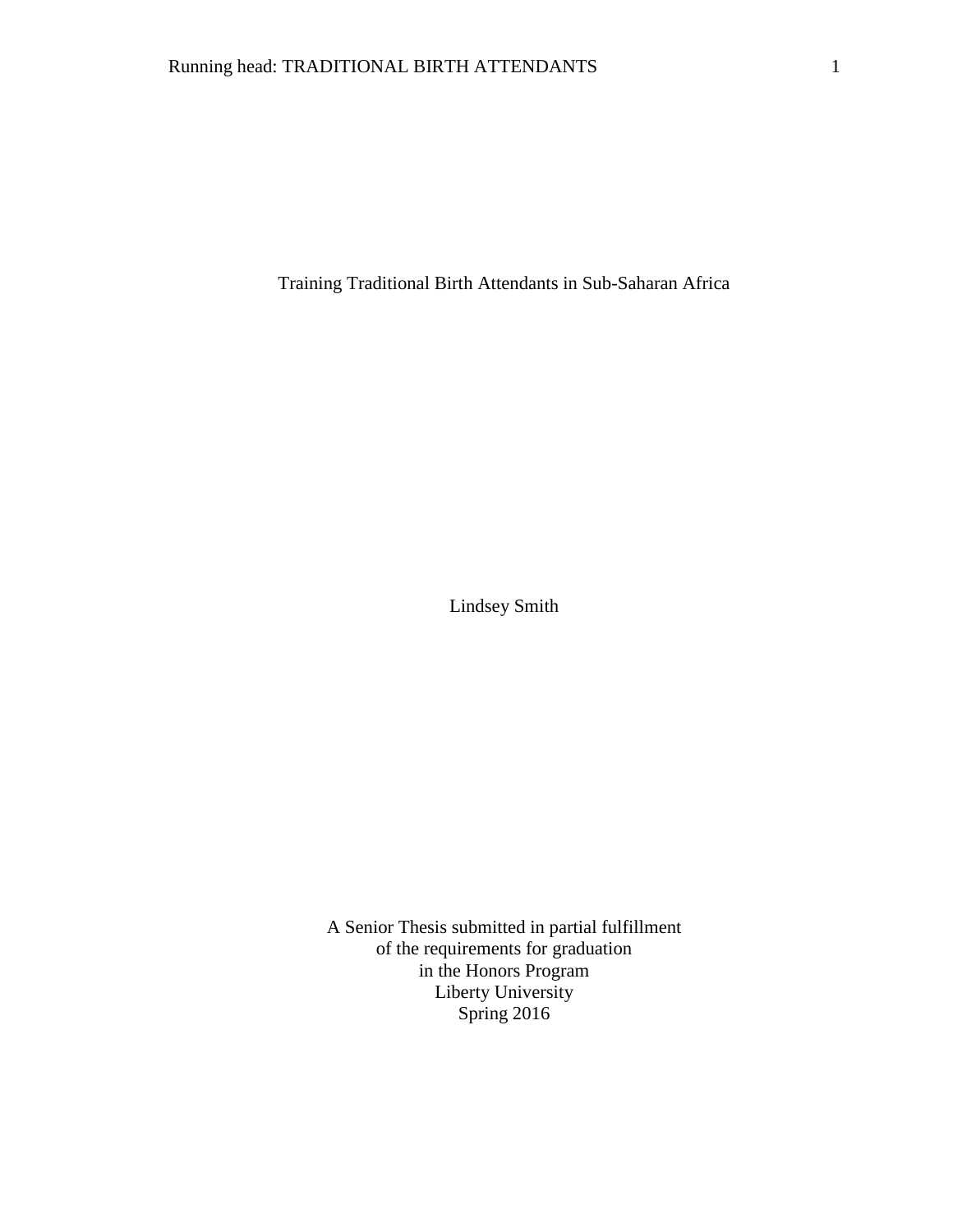Acceptance of Senior Honors Thesis

This Senior Honors Thesis is accepted in partial fulfillment of the requirements for graduation from the Honors Program of Liberty University.

> Catherine Kay, Ph.D. Thesis Chair

\_\_\_\_\_\_\_\_\_\_\_\_\_\_\_\_\_\_\_\_\_\_\_\_\_\_\_\_\_\_

Kathryn Miller, MSN Committee Member

\_\_\_\_\_\_\_\_\_\_\_\_\_\_\_\_\_\_\_\_\_\_\_\_\_\_\_\_\_\_

Melody Harper, M. A. Committee Member

\_\_\_\_\_\_\_\_\_\_\_\_\_\_\_\_\_\_\_\_\_\_\_\_\_\_\_\_\_\_

Brenda Ayres, Ph.D. Honors Director

\_\_\_\_\_\_\_\_\_\_\_\_\_\_\_\_\_\_\_\_\_\_\_\_\_\_\_\_\_\_

\_\_\_\_\_\_\_\_\_\_\_\_\_\_\_\_\_\_\_\_\_\_\_\_\_\_\_\_\_\_ Date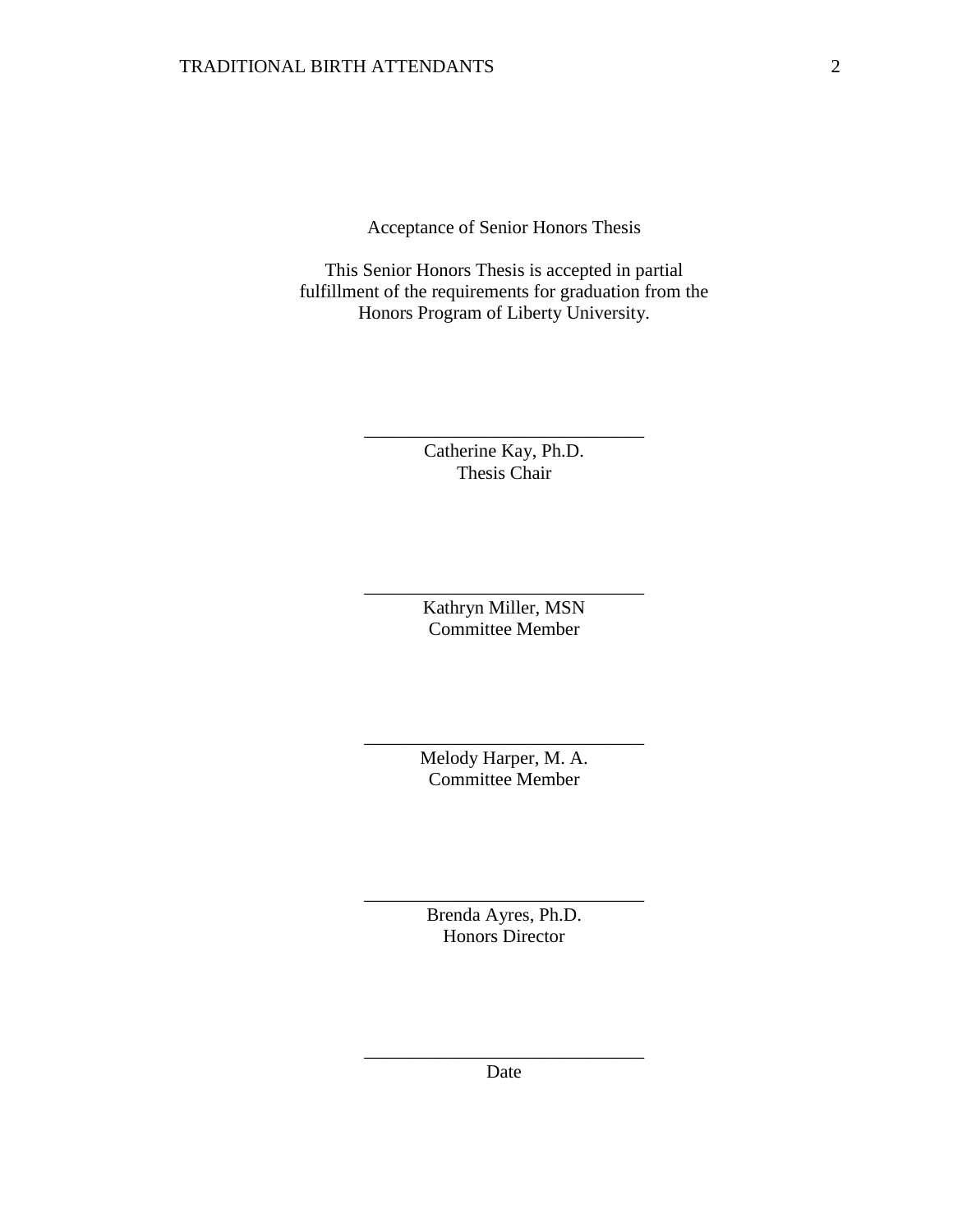# Abstract

Even after many adjustments, recommended practice regarding traditional birth attendants (TBAs) and their contribution to lowering the maternal mortality rate (MMR) continues to be disputed among various stakeholders. Sub-Saharan Africa continues to see high maternal mortality rates, despite various attempts by the World Health Organization (WHO) and others at utilizing the formal health care system (Prata, et al., 2011). Considering all factors and variables behind the reason for this problem in Sub-Saharan African, it is reasonable to conclude that training traditional birth attendants (TBAs) in evidence-based practice, in conjunction with developing longer-term strategies, is an appropriate approach for the short and intermediate-term.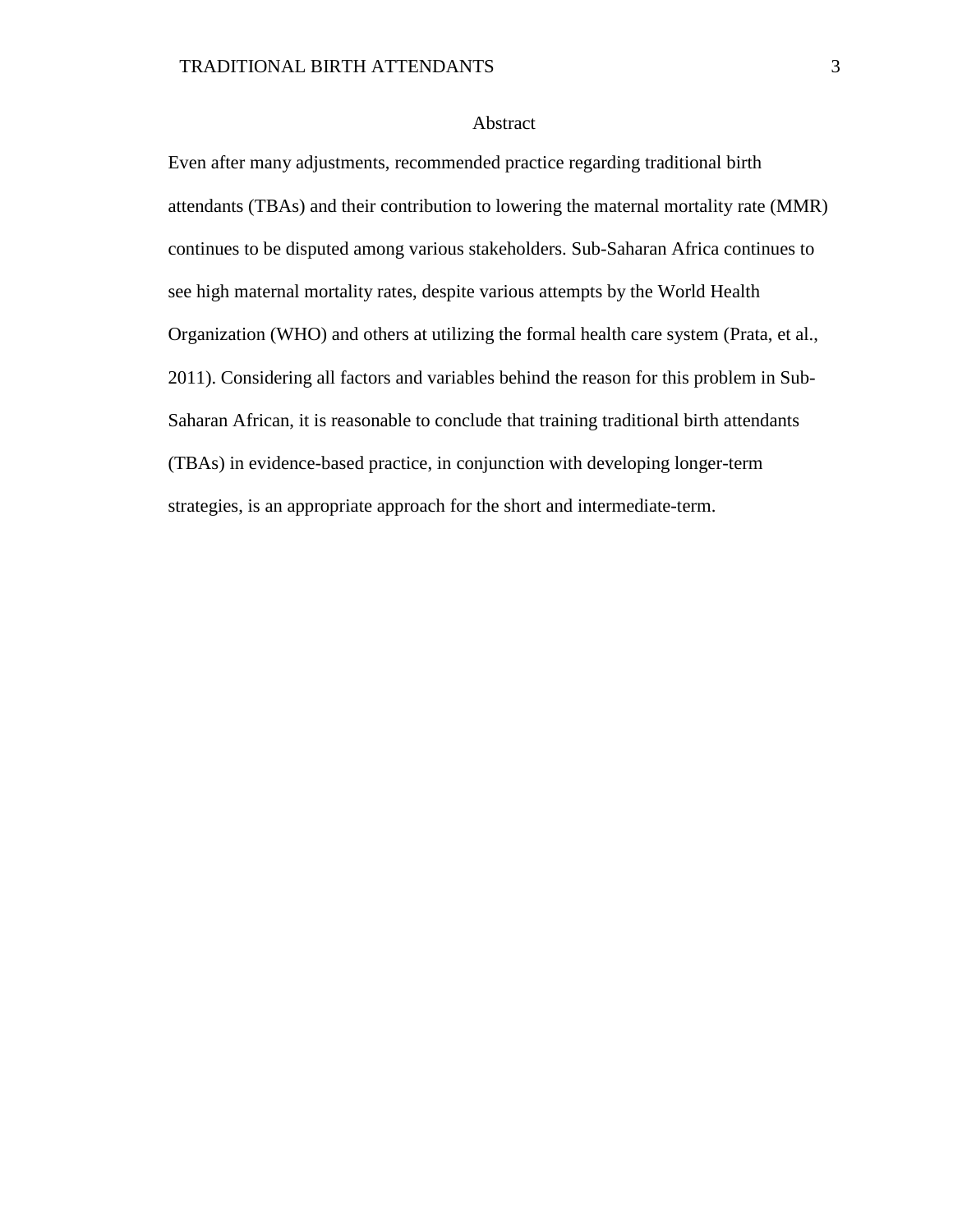Training Traditional Birth Attendants in Sub-Saharan Africa

For the past few decades, the problem of and possible solutions to maternal and newborn mortality have been widely discussed around the world, with special regard given to developing countries—for good reason. According to the World Health Organization (WHO), 99% of all maternal deaths occur in developing countries, with half of these deaths in Sub-Saharan Africa (World Health Organization, 2015). Therefore, in order to achieve the ambitious Millennium Development Goals described by the United Nations at the start of 2000, researchers and health care workers across the globe have been studying the factors, challenges, theories, and changes in maternal health in order to arrive at a plausible and practical solution to countless avoidable maternal deaths (United Nations, 2015). This paper covers the following topics: strengths of skilled birth attendants, weaknesses of traditional birth attendants, difficulties present in developing countries, advantages of traditional birth attendants, possible traditional birth attendant interventions, using traditional birth attendants as referrals, evidence in favor of traditional birth attendant training, and areas for further research.

A successful strategy to lowering the global maternal mortality rate (MMR) has been to increase the number of educated and trained people helping and caring for women during pregnancy, delivery, and the critical time after pregnancy (postpartum) (World Health Organization, 2004). The main sources of these people come from two groups: skilled birth attendants (SBAs) and trained traditional birth attendants (TBAs). A skilled birth attendant, according to the World Health Organization (WHO, 2004),

is an accredited health professional—such as a midwife, doctor, or nurse—who has been educated and trained to proficiency in the skills needed to manage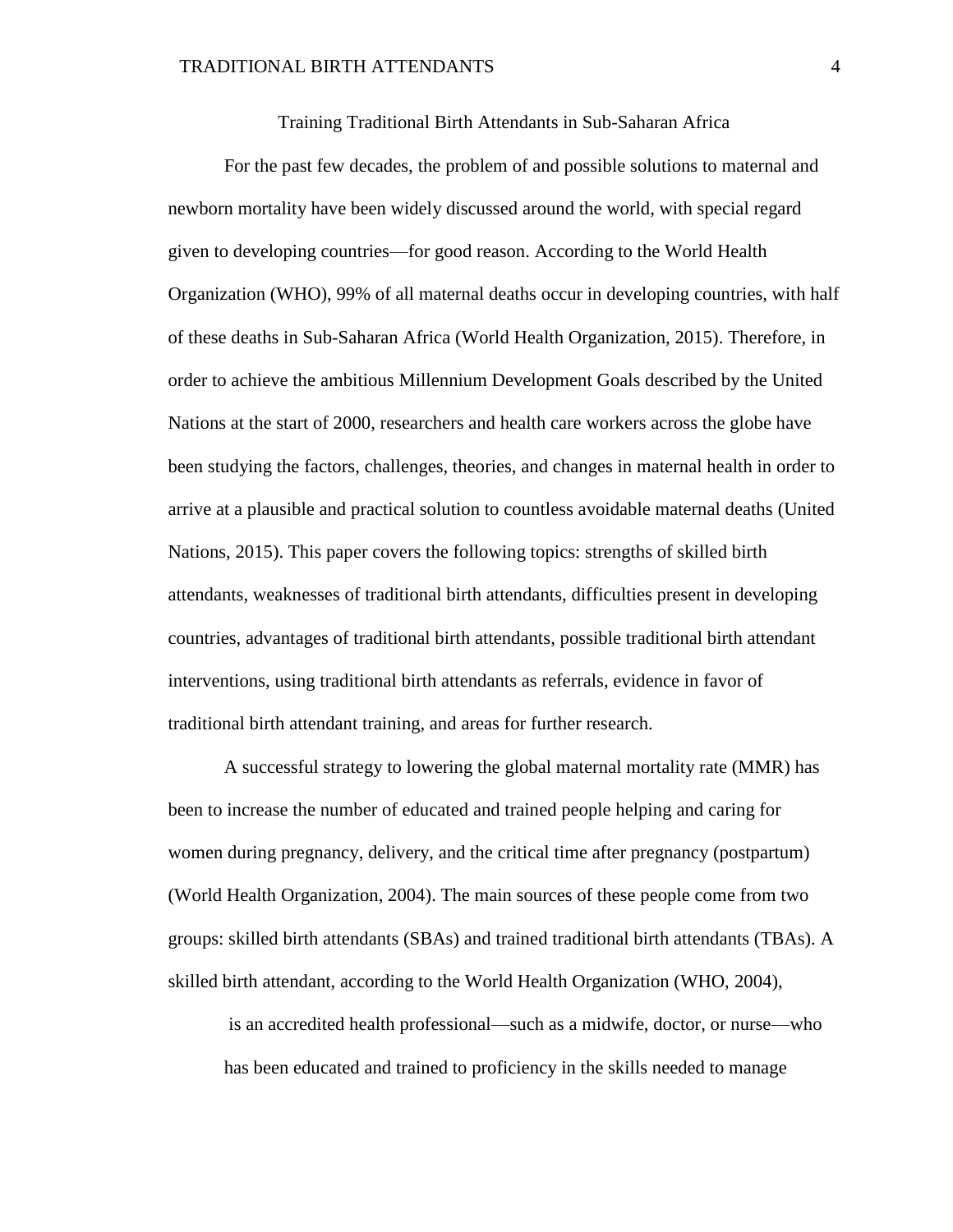normal (uncomplicated) pregnancies, childbirth and the immediate postnatal period, and in the identification, management and referral of complications in women and newborns. (p. 1)

However, in many places around the world, pregnant women often rely on traditional birth attendants (TBAs) to help them with pregnancy and delivery for a multitude of reasons. According to the WHO, a TBA is "a person (usually a woman) who assists a pregnant woman at childbirth, and who initially acquired her skills delivering babies by herself or working with other TBAs" (World Health Organization, 1978, p 51). These women are usually an integral part of the local community with advanced knowledge about the culture and traditions of the community, thus allowing them to be influential on common local health practices and beliefs. Policy makers have realized that the close tie between TBAs and the communities they serve is a great link to reach pregnant women that are not easily accessible to SBAs. However, since TBAs may not be—and in some areas are probably not— using evidence-based practice in their care, it is necessary to make sure that the formal health care system properly trains TBAs in accepted obstetrics practices, frequently monitors and retrains when necessary, and establishes and maintains an effective referral system for the TBAs to rely on when necessary in complicated cases (Saravanan, et al., 2011; World Health Organization, 1978).

Increasing awareness and knowledge of maternal mortality and morbidity in developing countries has led to many studies indicating the importance of SBAs or trained TBAs being in attendance at all births. However, there are still many births that are not attended by either a skilled or traditional birth attendant, and despite ongoing efforts, the last 20 years may only indicate marginal improvement in lowering the number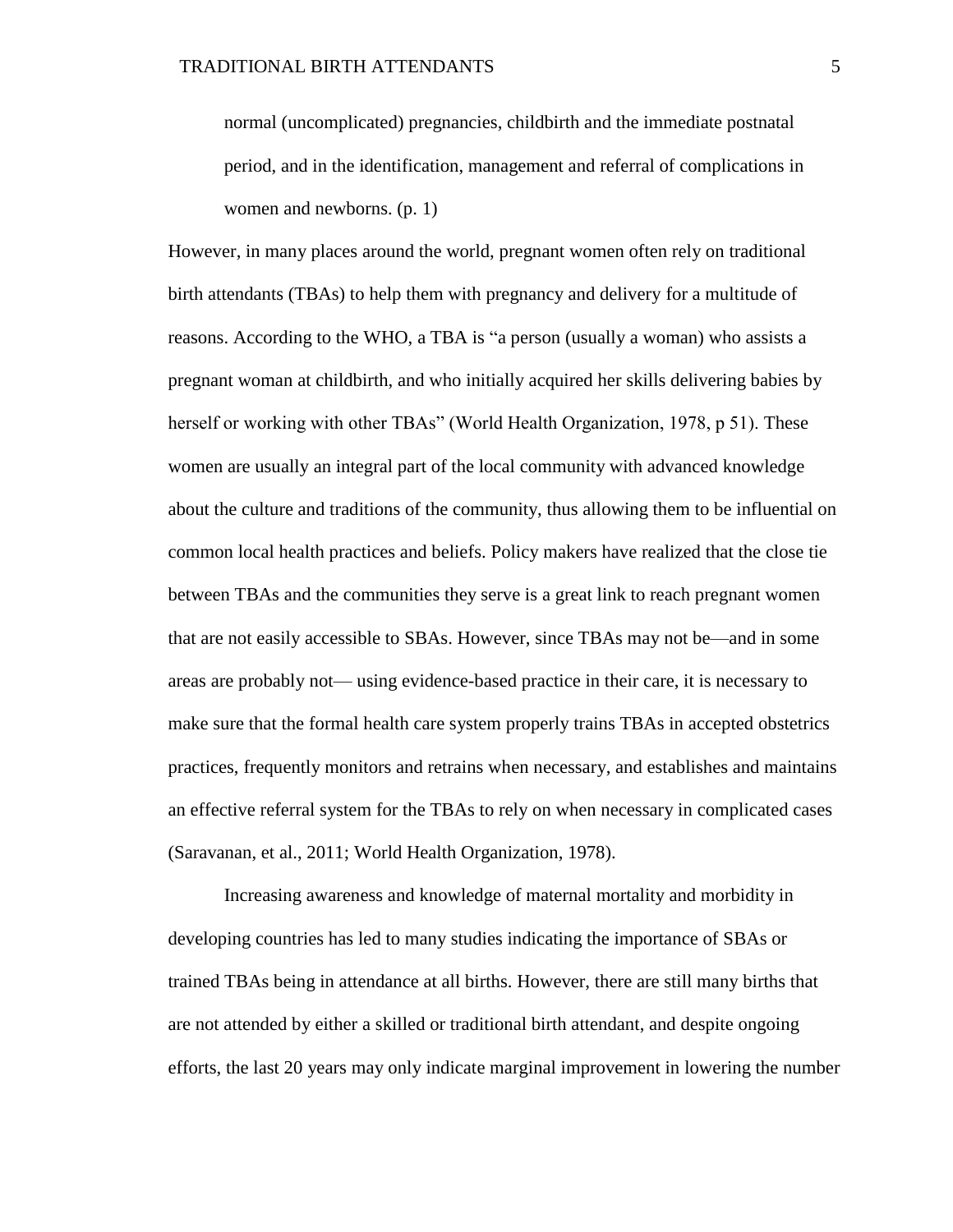of maternal deaths during delivery or perinatally. Training traditional birth attendants to have the skills necessary to adequately prepare and care for labor and delivery has shown positive outcomes in maternal and newborn health in various studies, and may be the answer to solve many problems surrounding this complicated issue. The shift toward training TBAs in developing countries, specifically those in Sub-Saharan Africa, is an important intervention that health care workers can utilize to increase the health of both mothers and children (Prata, et al., 2011).

Research varies in opinion as to the best strategy in lowering the global maternal mortality rate (MMR). Some suggest improving and utilizing TBAs rather than using limited resources to add more SBAs to underserved populations in the world. Others argue the opposite. Instead of getting mired in the middle ground of this debate in order to try and settle the disagreements, this literature review will focus on reviewing the benefits of training TBAs that are already in place to perform at a high-quality of childbirth care (Ana & Harrison, 2011). While the training and utilization of SBAs has worked in many parts of the world since the UN Millennium Goals were set forth, the infrastructure and resources necessary to adequately instill SBAs is simply not present in many parts of the world—specifically those who exhibit high MMR (Okonofua  $\&$  Ogu, 2014; United Nations, 2015). Half of the countries that require dramatic changes in the MMR to meet satisfactory levels have shown next to no change in the proportion of women accessing SBAs. Therefore, new and creative strategies must be investigated and properly implemented if policymakers want to make effective change in areas where SBA utilization is not practically applicable in the near future (Prata, et al., 2011).

#### **Strengths of Skilled Birth Attendants**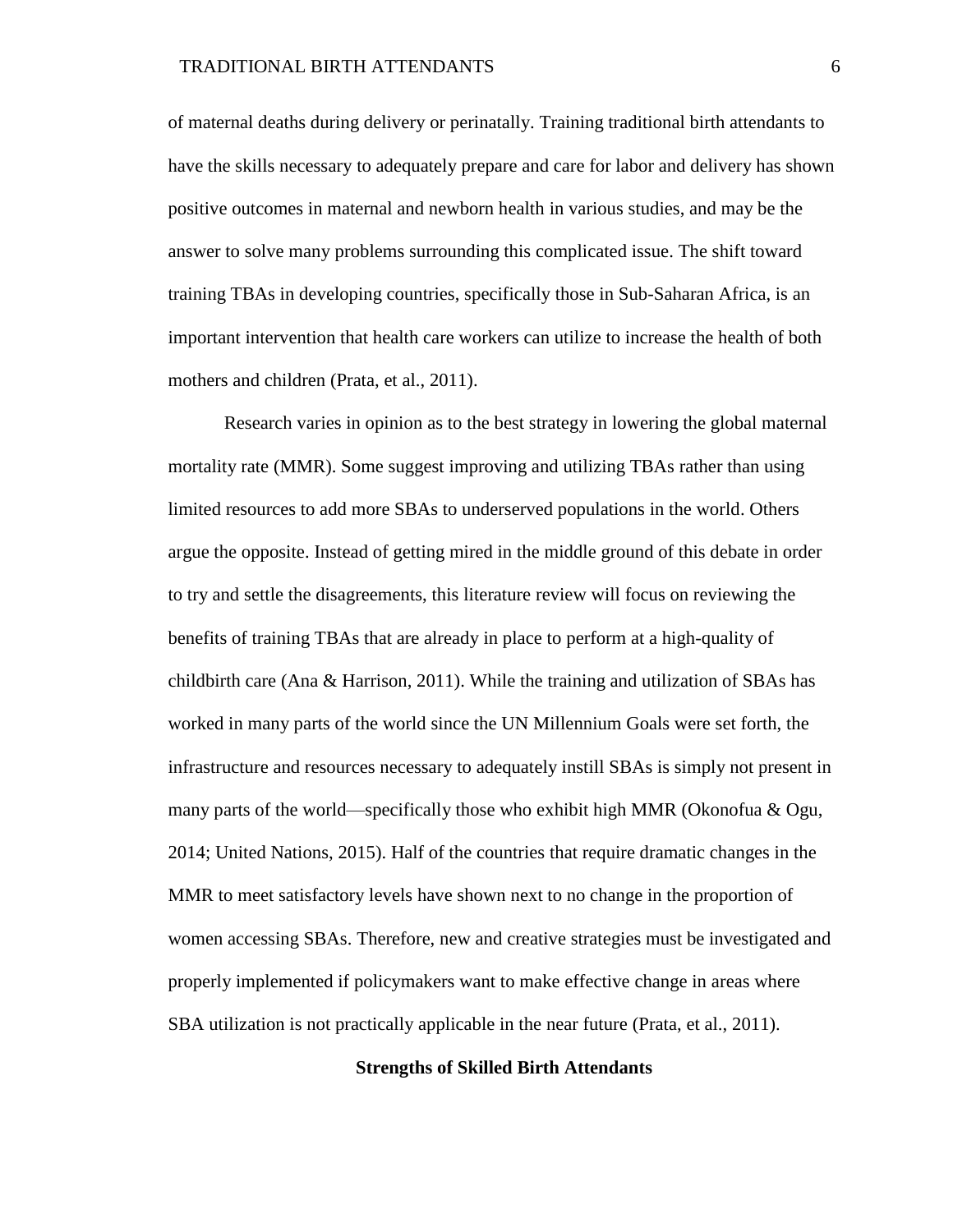It is not without significant reason that the leading policymakers in maternal health have advocated for skilled birth attendants (SBAs) to be the mainstay of maternal and newborn health delivery. According to the WHO, ICM, and FIGO, SBAs are individuals who have been specifically trained to care for the woman during the pregnancy, birth, and immediate postnatal periods. These individuals include midwives, nurses, and physicians (World Health Organization, 2004). In parts of the world where SBA coverage is high, the MMR is within accepted levels. For example, in Sweden, Finland, and the Netherlands where SBA saturation is near 100%, the MMR is much lower than other countries (Okonofua & Ogu, 2014). Also, throughout Europe, North America, and Australia where formal health care—including SBAs—is well-established, the MMR is at the lowest tier for MMR across the world (World Health Organization, 2015). The only times that the MMR in the United States has risen above the lowest tier are when women in various regions began using traditional and/or non-evidence based methods for pregnancy and birthing techniques, indicating that deviation from SBA use is correlated with an increase in MMR (Okonofua & Ogu, 2014).

The WHO therefore conjectures that because the global MMR declined between 1990 and 2013 as the proportion of births attended by SBAs increased from 59% to 68% worldwide, SBA utilization is a leading factor in lowering the MMR in every region of the world. Unfortunately, the South-East Asia and African regions still exhibit a SBA utilization percentage of less than 50% in many places where the MMR is still elevated (World Health Organization, 2016). As developing countries continue to aim toward other Millennial Development Goals that are associated with building functional health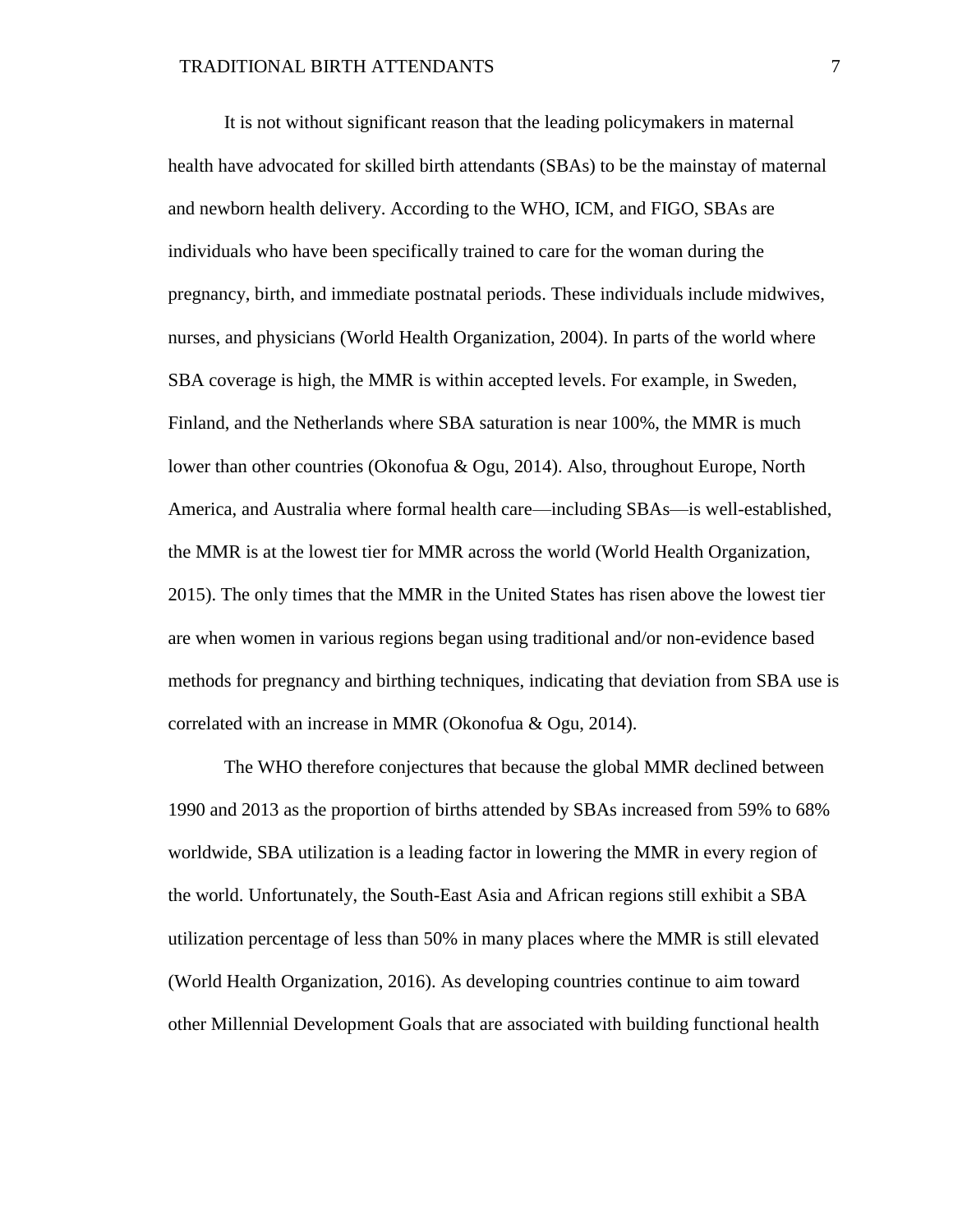care systems, the WHO encourages these countries to institutionalize SBA use as a common practice for women in all regions (World Health Organization, 2004).

Many stakeholders recognize that a contributing factor to an unacceptably high maternal mortality rates in developing countries is the insufficiency of health systems in each country. The scarcity and unequal distribution of midwives, nurses, doctors, and obstetricians skilled enough to care for the pregnant woman is a grave factor that large portions of the world, especially Sub-Saharan Africa, must address in order to lower the MMR (Gerein, Green, & Pearson, 2006). However, if simply adding more skilled individuals was the immediate answer, then surely by now Sub-Saharan Africa would be taking the initiative to add more SBAs to their health care system, thus lowering the MMR. Unfortunately, such is not the case, and the answer to this problem may include contributions from TBAs (Okonofua & Ogu, 2014).

#### **Weaknesses of Traditional Birth Attendants**

When it comes to TBAs, conclusions about their effectiveness vary considerably, which does not allow strong convictions to fully rest in support of complete TBA training and utilization. While there are clear signs that SBA utilization has a strong connection with a lower MMR, this correlation is not the case when observing TBA trends. This could be in part due to significant barriers that make gathering information in sub-Saharan Africa and similar regions of the world difficult, resource-consuming, and complicated. Barriers against improving the TBA research base include limited funds, significant cultural variations, a lack of governmental support, differences in health care systems across the globe, and lack of interest, among others. Consequently, research is still not conclusive as to whether TBA utilization has made a strong enough impact on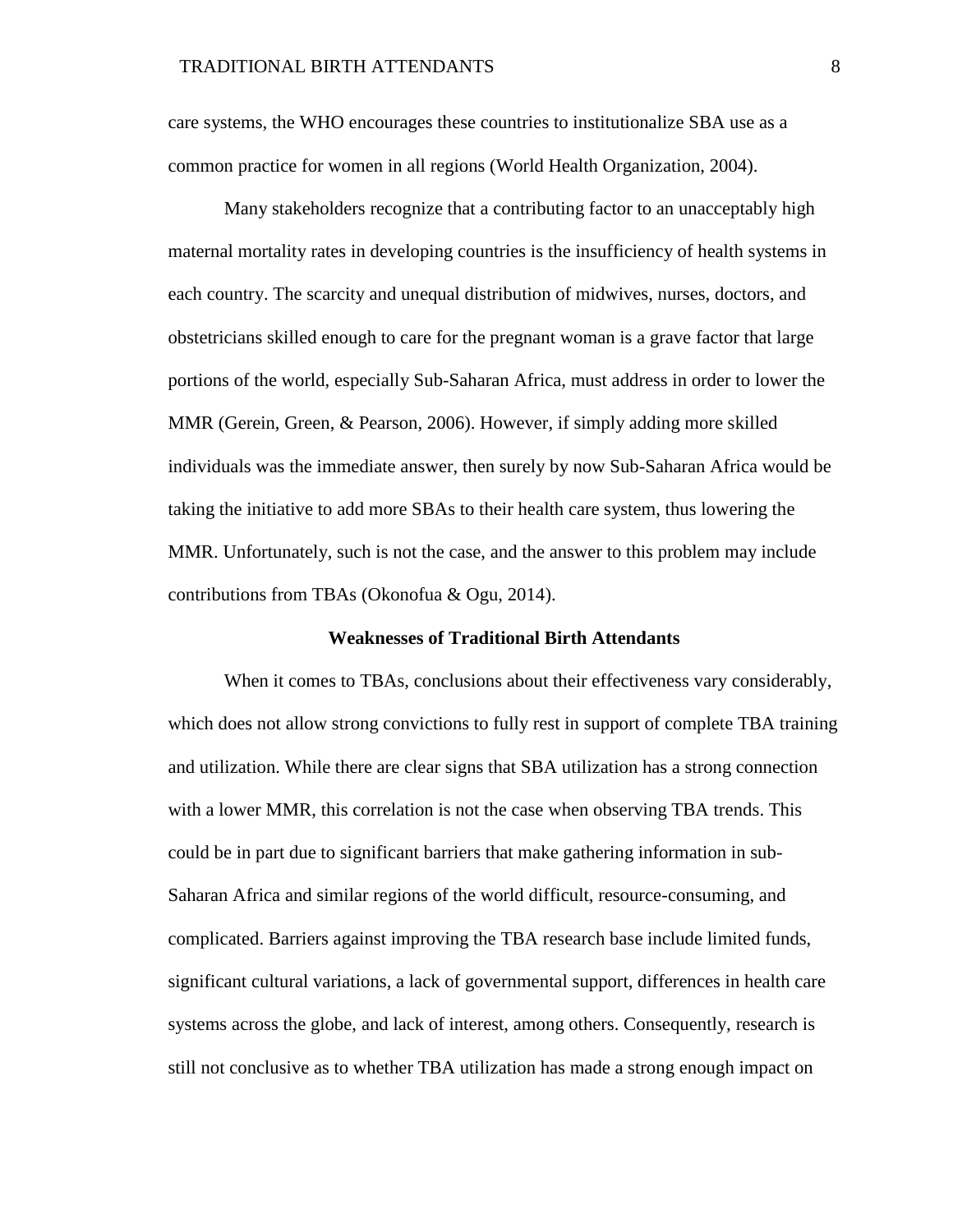the MMR to warrant policy makers' full support and approval (World Health Organization, 2004).

While it might be difficult to see clearly what the effects of endorsing TBA training would be on the most rural parts of the world, it is comparatively much easier to see why it would be a challenging feat to accomplish. Since TBAs are essentially average participants in their community with only the skills taught to them by previous TBAs, they need to be properly trained in theory, knowledge, and skills that are generally accepted by the formal health care system in order to give quality, evidence-based care (Pathmanathan, et al., 2003).

In the past, policymakers and leading stakeholders originally supported TBA training. In 1952, the United Nations Children's Fund (UNICEF) focused on supplying delivery kits to TBAs and was in full support of TBA training along with the WHO. Before this initiative, only 20 countries had TBA training programs, but as of 2006, 85% of developing countries have launched TBA training programs that have positively contributed to maternal and newborn health. However, since 1972, as research could not prove that the TBA training was lowering the MMR to the standards of the Safe Motherhood Initiative, the WHO and other organizations began to advocate more for an emphasis on formal health care and stimulating SBA utilization (Sibley & Sipe, 2006). Unfortunately, as new research continues to come out, it is becoming evident that relying solely on SBA utilization has still not lowered the MMR in certain specific regions of the world where SBA saturation is markedly lower than what it should be in order for this intervention to become effective (Prata, et al., 2011).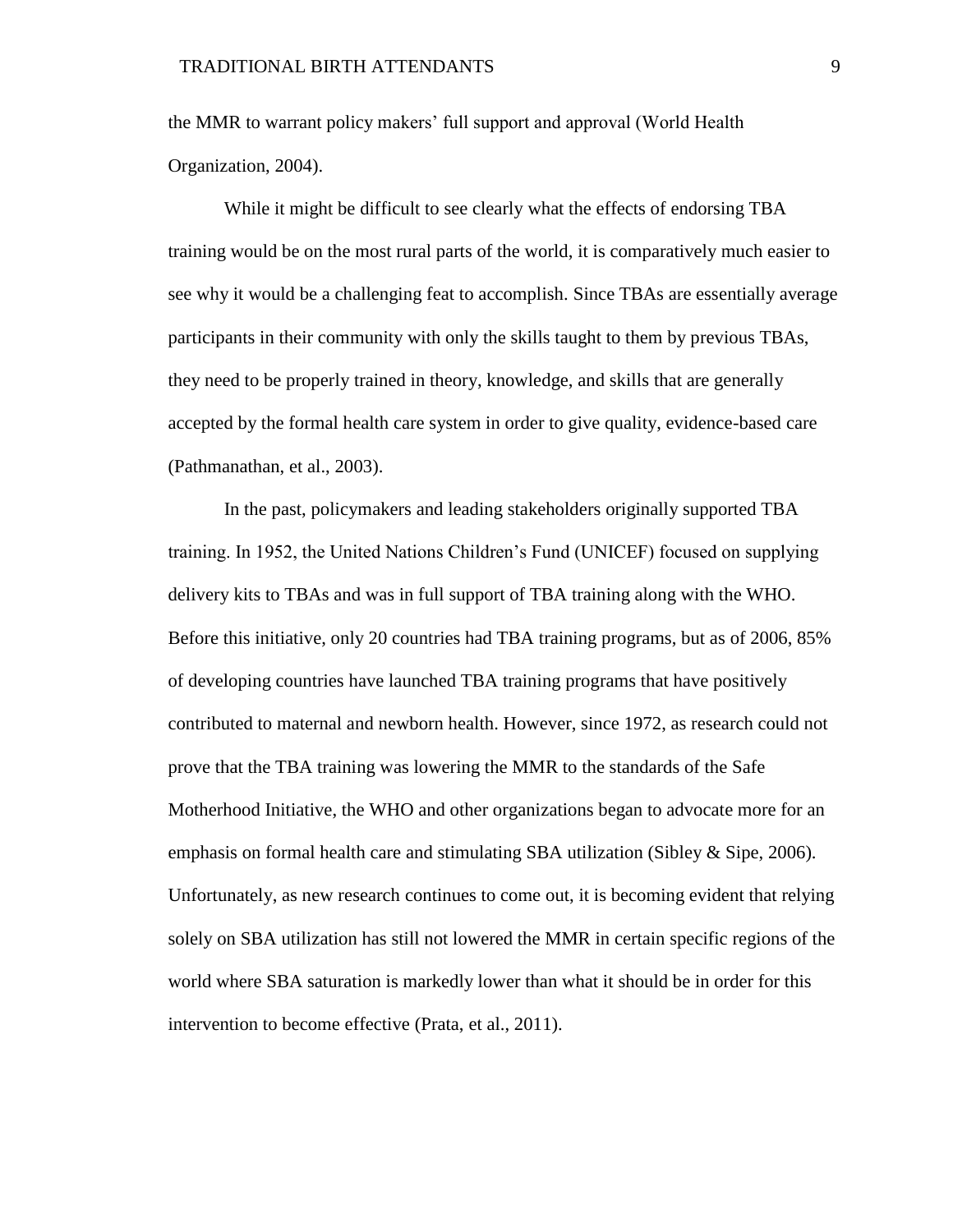No policymaker would argue with the fact that deploying and utilizing SBAs for safe, effective care to mothers and newborns is the ideal strategy in order to lower the MMR. SBAs obviously provide more reliable, effective, and licensed care to mothers than do even trained TBAs (World Health Organization, 2004). However, there are a few key obstacles in the way of achieving this goal in the hardest-to-reach areas of the world, where the formal health care is less accessible and/or accepted than other parts of the world. In order to achieve safe motherhood practices around the globe, both individualized and global strategies will need to be synthesized, creating a dynamic approach to lowering the MMR (Prata, et al., 2011).

# **Difficulties Present in Developing Countries**

As mentioned before, 99% of maternal deaths occur in developing countries, where education is limited, qualified personnel are scarce, and resources are spread thin. On top of these factors, one must also be aware of a wide array of cultures represented in the broad term "developing countries." The countries that are most severely affected by poor maternal health include many countries in Sub-Saharan Africa, Asia and the Pacific, and also Yemen, Guatemala, and Haiti. Most of these countries contain (are comprised of) large rural areas, where factors impeding satisfactory maternal health are even more pronounced. A large rural population contributes to a higher MMR, as evidenced by a study done in 2011 (Prata, et al., 2011). Therefore, the presence of large, underserved rural populations in the countries with some of the highest MMRs must be a predominant factor to be considered as policy makers and health care workers strive to lower the global MMR. While many of the past initiatives have made considerable strides in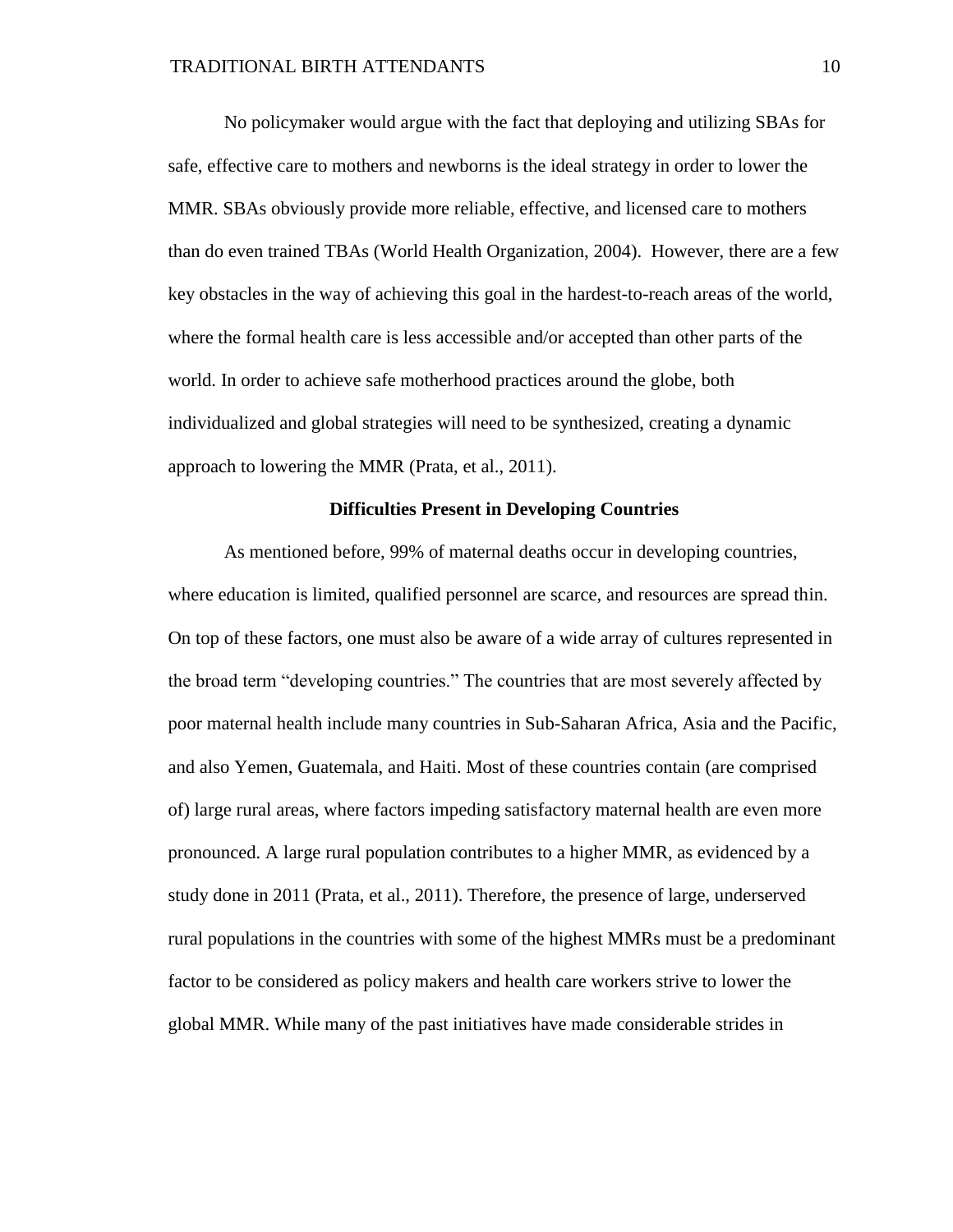lowering the MMR, now is the time to possibly redirect the focus onto initiatives that can work and succeed in rural areas around the world.

In extremely rural areas around the world, multiple factors contribute to the unsatisfactory improvement of the MMR. Women living in rural areas have little access to mass media, through which governments and agencies often promote initiatives to connect the population with formal health care. These women are also grossly disconnected from the formal health care infrastructure itself due to living farther away from populated areas (like cities and larger towns) where it is more likely to have SBAs working in formal health care settings like established clinics and hospitals. These women are also more likely to not have the resources or transportation to gain access to the city, which may contribute to a reason why pregnant women in rural areas would much rather seek out TBAs in their local community to help with birth and perinatal support, rather than SBAs (Prata, et al., 2011).

These large rural areas found in Sub-Saharan Africa and Southeast Asia also represent incredibly diverse cultures. According to the Joshua Project, there are 3,096 different people groups in Sub-Saharan Africa and over 3,058 people groups in South Asia. In comparison with other parts of the world, these numbers show an incredibly dense and varied population. A people group is "a significantly large grouping of individuals who perceive themselves to have a common affinity with one another" (Joshua Project, 2016). This definition takes into account differing languages among groups of people, along with dialect, cultural variations, caste, location, and common histories. Therefore, within the regions that are having the most difficulty lowering the MMR using approved and recommended strategies, there is the possibility of over 6,000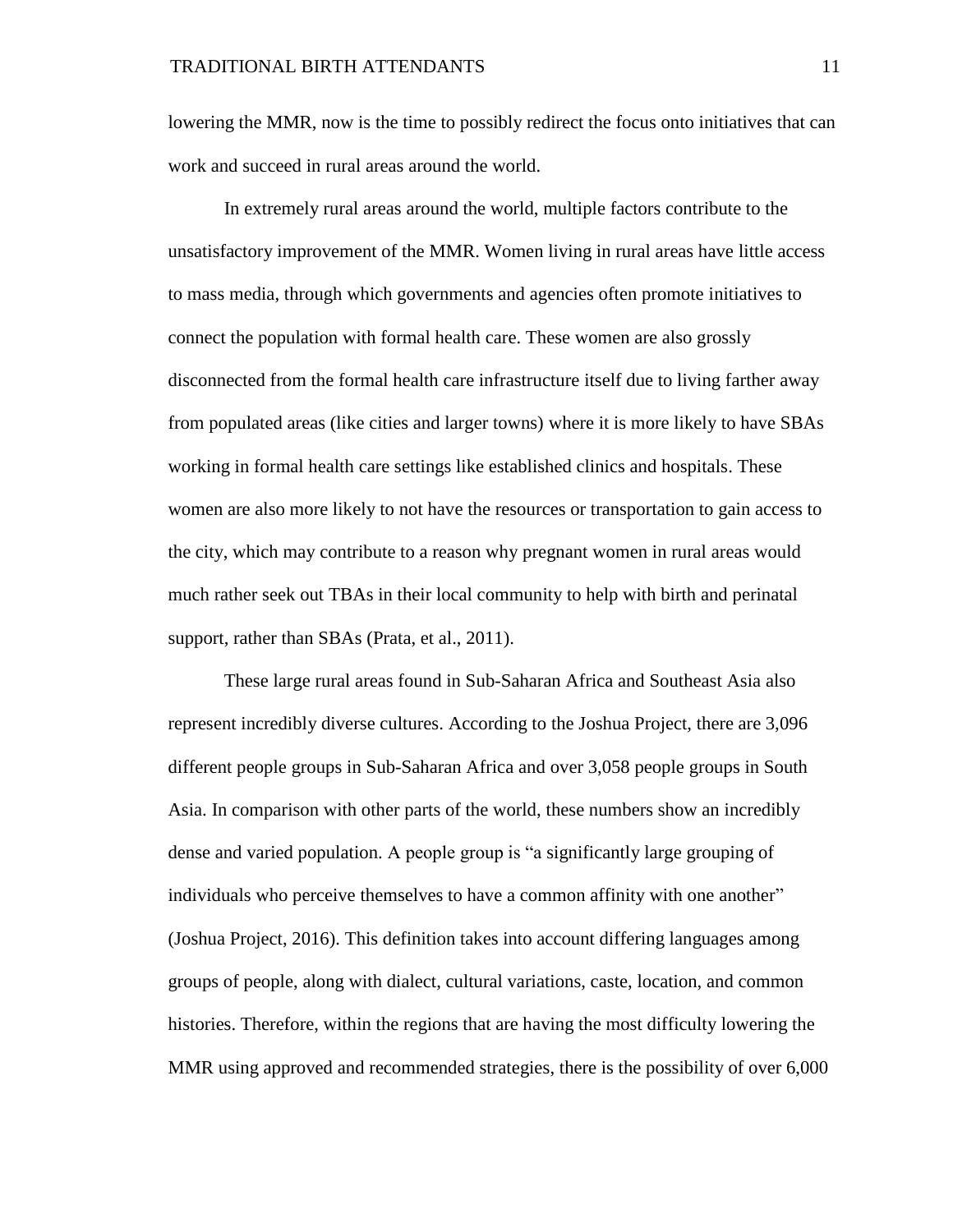different types of groups of people, along with their diverse languages and customs, needing to be reached with the short arm of the formal health care system. It is no wonder that the most diverse parts of the world may have the hardest time connecting with the formal health care system, and thus reaching the Millennium Development Goals of the United Nations (United Nations, 2015).

Another factor that has been shown to correlate with a high MMR is the health expenditure per capita and the general economy for each country represented. The more money and effort a country can and is willing to spend on health care, the better chance that the country's formal health care system will be able to provide competent and reliable birth attendants to help women stay healthy throughout their pregnancy and postpartum periods. In addition, adequate resources aid the formal health care in reaching out to women who would otherwise have difficulty connecting with SBAs due to a lack of transportation, money, education, or time. This is evidenced by the modest decline in the MMR in virtually all other parts of the world, excluding Sub-Saharan Africa. While countries like Sri Lanka, Thailand, Iran, Malaysia, and Afghanistan have been able to increase the education and mobilization of SBAs into underserved areas and thus lower the MMR; many countries in Sub-Saharan Africa have not experienced the same success in political and economic initiatives effectively reducing the MMR by sending out SBAs to the least-reached areas of their countries. This is likely due to many factors, including sparse resources to spend on expensive initiatives, lack of willingness to support, fund, and maintain programs among local policy makers and participants, lack of transportation and communication between the formal health care system, and others (Prata, et al., 2011).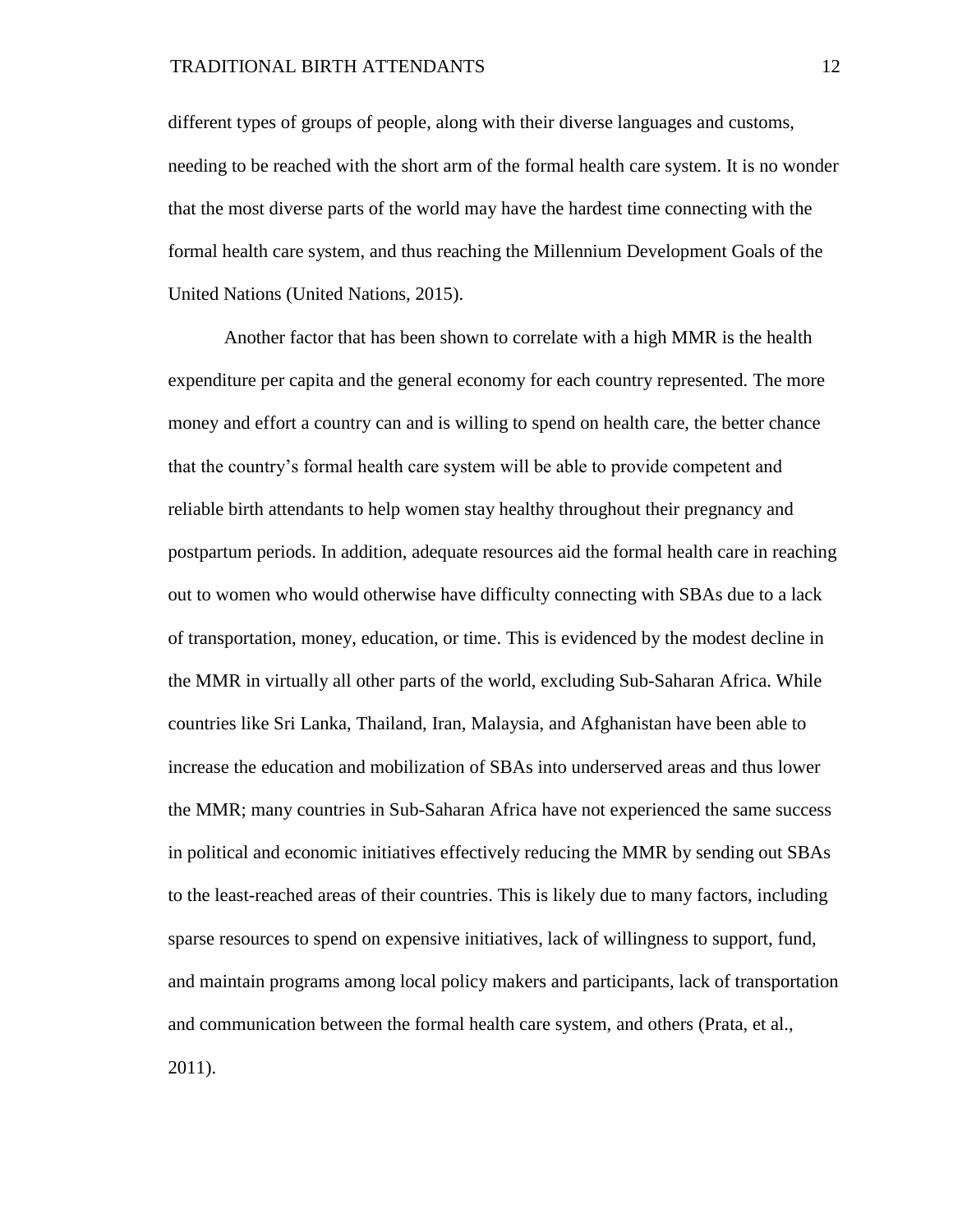## **Advantages of Traditional Birth Attendants (TBAs)**

A few prominent factors that are special to Sub-Saharan Africa are causing conventional and recommended interventions in lowering the MMR difficult to implement. The untapped potential to creatively incorporate and utilize TBAs could contribute to solving this problem. One advantage that TBA utilization offers is that TBAs are already connected to the communities they serve. These women, while untrained and uneducated in the standards set by the formal health care system, have already established a trusting relationship with women in need of a birth attendant. Much of the logistical problems associated with SBAs, like travel, expensive services, and low density are overcome by TBAs already being incorporated into their communities. In rural parts of Africa, 60 to 90% of pregnant women are using TBAs during their deliveries, not SBAs. If these TBAs could be taught rather than replaced, then the formal health care system would not need to exert time, money, and strategy in getting SBAs into these underserved places (Mbiydzenyuy, 2012).

In 2004, the WHO stated that research does not support the hypothesis that training TBAs could contribute to lowering the MMR, largely due to governments not involving TBAs in the formal health care system. Therefore, the WHO, and other international policy makers, began to shift its focus off of TBAs and onto establishing a strong SBA base. The WHO recommended taking TBAs out of their "care role" and into more of an advocate for skilled care, acting as referrals for both patients and the health care system (World Health Organization, 2004). However, after 11 years of experience, the MMR is still staying stubbornly high in Sub-Saharan Africa, despite these efforts. In addition, the past ten years represents significant progress in technology and development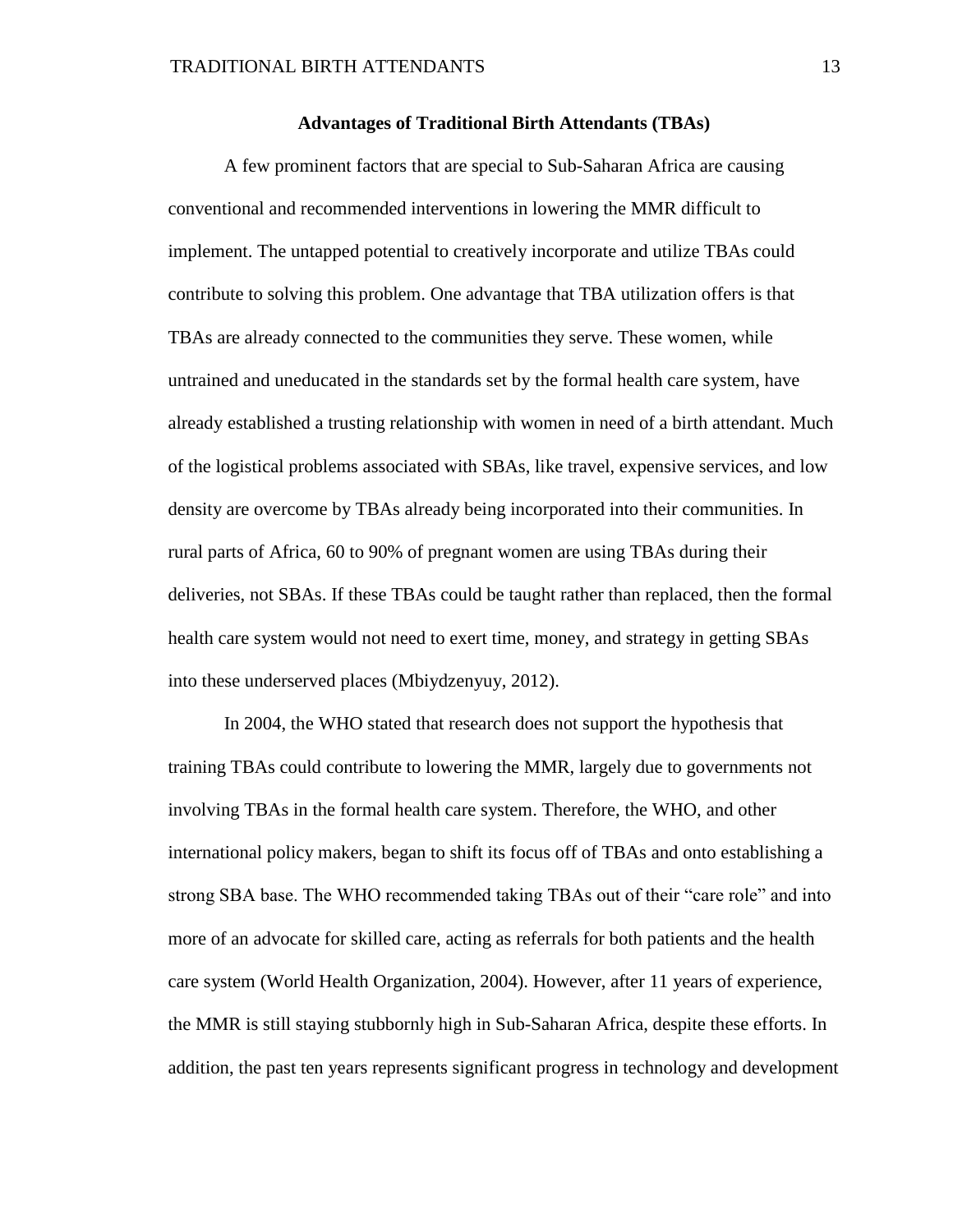in the area of obstetrics, including a few key interventions that could easily be taught to TBAs. One such intervention is the administration of a relatively cheap, thermostable, tablet form of misoprostol that could easily be used on the community level. In this setting, misoprostol has been shown to effectively treat postpartum hemorrhage when other interventions are unsuitable. This development shows that while in 2004 it might have been impractical to try to incorporate TBAs into health delivery, there are now safe and effective interventions, including the administration of misoprostol, with which TBAs could easily be trusted (Prata, et al., 2011).

As mentioned previously, the SBA density in Sub-Saharan Africa is the lowest in the world, with less than 50% of births being attended by an SBA. Unfortunately, large, rural areas that are far away from health care infrastructure, under the poverty line, and provide inadequate transportation are not popular places to live and practice as an SBA. Some countries have been able to train and deploy capable midwives to rural areas, but these countries have had the available resources—including human, monetary, and political interest—to perform such an incredible feat. Countries which lack the infrastructure and manpower to increase their numbers of SBAs are also the countries that have the highest MMRs. Training SBAs can be very expensive and requires many years of investment. Midwives usually complete about 10 years of education, and each midwife can cost thousands of US dollars to train. After completing training, SBAs often want to migrate to more urban areas—and sometimes different countries— where they can receive a higher salary and more amenities. This would require governments to step in and offer incentives to stay in the very areas in which the SBAs have been sought out and trained to serve (Prata, et al., 2011).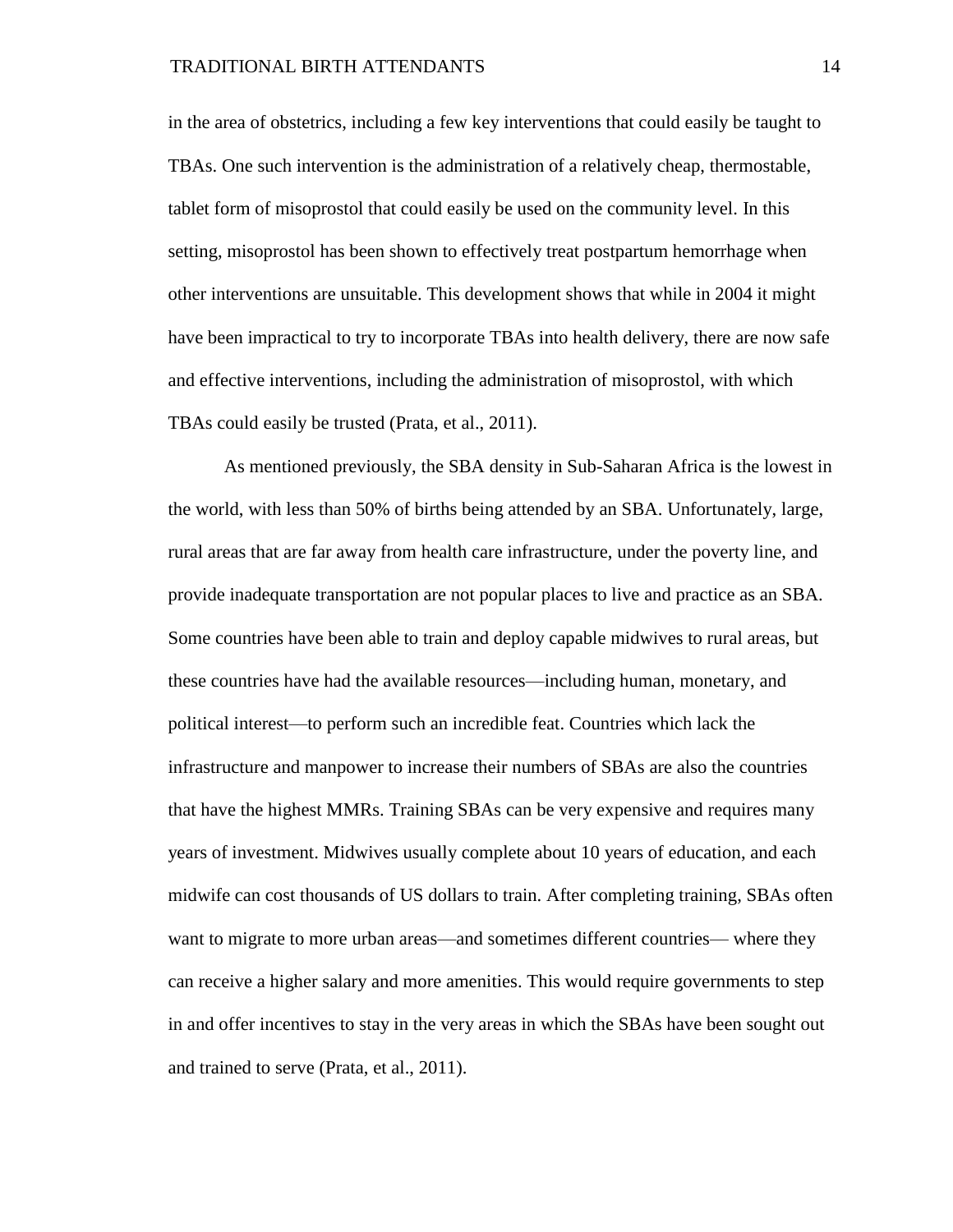Practically speaking, deploying SBAs and counting on them to stay in underserved areas is a task that only highly involved and fairly lucrative countries can commit to do. Alternatively, training TBAs to perform safe and effective interventions during uncomplicated pregnancies is a viable intermediate option available to countries who have large, underserved populations of pregnant women. It is no secret that women will always be safer in the hands of a skilled and trained professional, but it is also no secret that thousands of women are dying each year due to a few problems that could easily be prevented or at least reduced with the help of a trained TBA. The leading causes of maternal mortality across the globe, according to the WHO, include hemorrhaging, infections, pre-eclampsia and eclampsia, delivery complications, and abortions. These major complications contribute 75% of all maternal deaths in the world, with the remainder of deaths being associated with malaria, AIDS, and other such diseases (World Health Organization, 2015). In the meantime while the WHO and other policy-makers work on long-term strategies to improve coverage and sustainability of a strong SBA force, trained TBAs would be able to learn and apply simple and effective measures to address most of the above-mentioned complications in some way. It is a reasonable shortterm strategy to utilize TBAs in areas in which there are already many TBAs and a lack of SBAs (Sibley & Sipe, 2006).

#### **Possible TBA Interventions**

Hemorrhaging, or excessive bleeding, is defined as a loss of more than 500 ml of blood. This often occurs after delivery, or in the acute postpartum time. The highest prevalence rate of mortality due to postpartum hemorrhage is in Sub-Saharan Africa, excluding Southern Africa, which actually provides hope that if TBAs could contribute to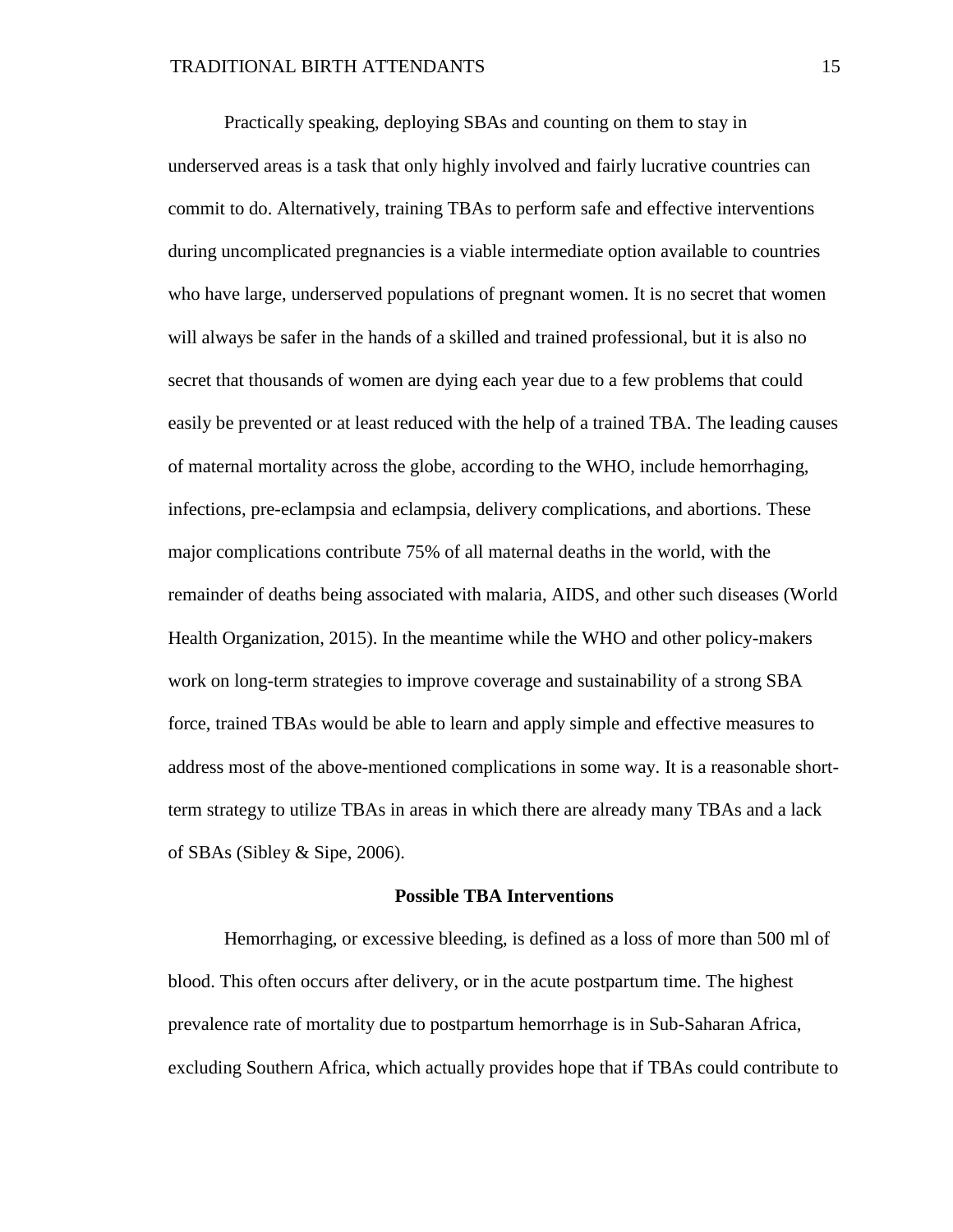lowering the rate of postpartum hemorrhages (which they can), they could make a significant impact on the regional and global MMRs (Smith & Ramus, 2014). A few researchers have discussed the possible interventions that TBAs could be trained to perform and for which to be responsible during a woman's pregnancy, and as hemorrhaging is a leading cause of maternal death, TBAs could be trained to responsibly distribute and administer misoprostol to prevent postpartum hemorrhage (Prata, et al., 2011). Now that a low-cost, thermostable, oral form of misoprostol is available, researchers have indicated that this drug can decrease the rate of acute postpartum hemorrhage by 5.6% or saves 1 in every 18 women from postpartum hemorrhaging, according to a randomized controlled trial performed in rural India (Derman, et al., 2006). Multiple other studies have demonstrated the effectiveness of trained TBAs utilizing oral misoprostol to prevent postpartum hemorrhaging, a leading cause in maternal mortality in underserved rural areas throughout the world (Prata, et al., 2011).

Another intervention for which TBAs have the capacity to be trained to prevent postpartum hemorrhage would include properly hydrating the pregnant woman, keeping the bladder empty during labor, and stimulating the uterus after delivery. According to a meta-analysis describing the future role for trained TBAs, these interventions have been proven to reduce newborn and maternal mortality (Sibley & Sipe, 2006). Hydrating the woman would help normalize her blood pressure, which would help prevent any spikes or drops; keeping the bladder empty during labor would relieve pressure on the uterus; and uterine massage has been included in evidence-based practice for safe delivery for many years, as it helps stimulate uterine contractions after delivery to promote the vessels in the uterus to shrink, which would slow down bleeding (Hofmeyr, Abdel-Aleem, Abdel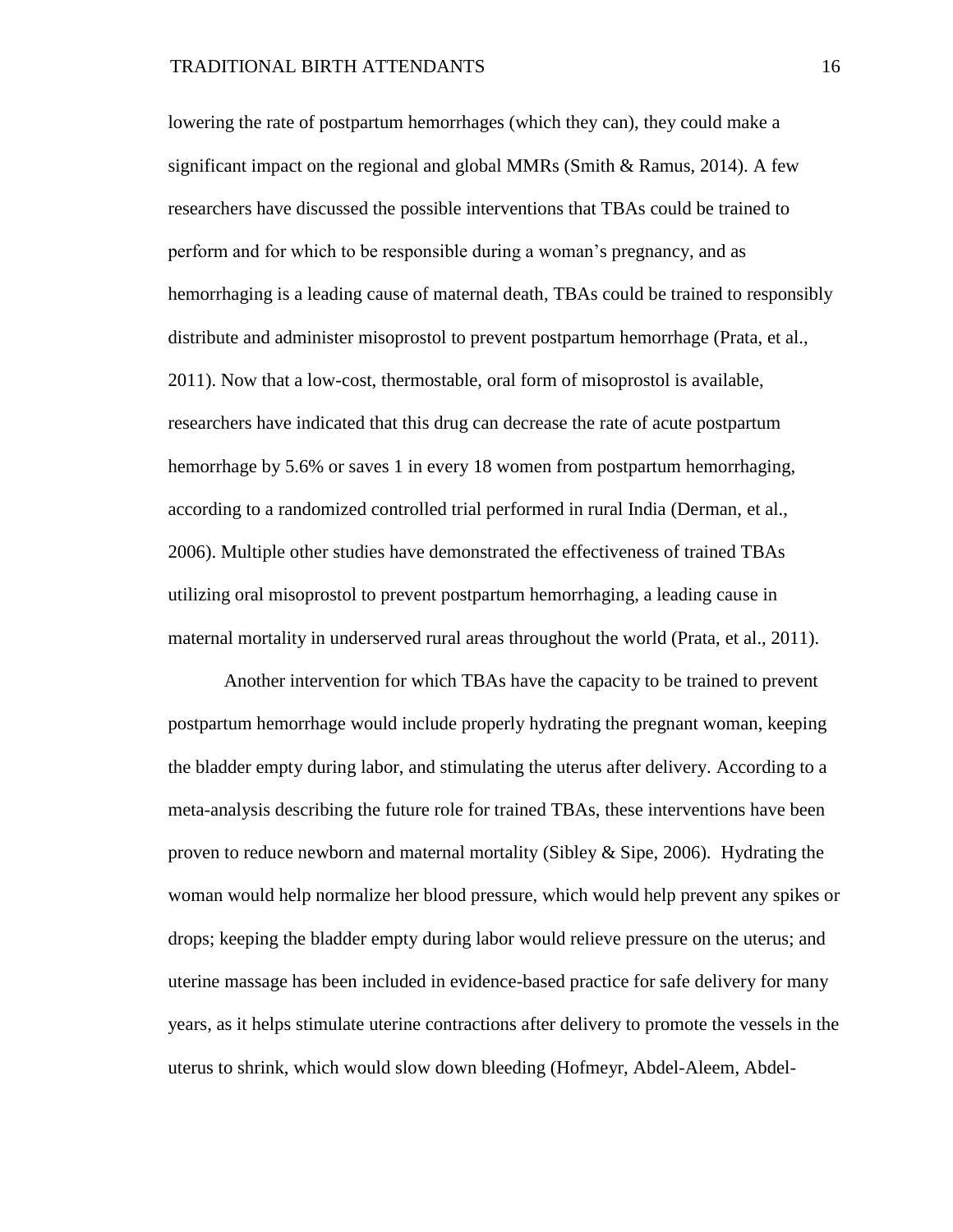Aleem, 2013). Professionals could easily train TBAs to perform these three easy tasks, along with other safe and accepted delivery principles, which would contribute to a lower MMR (Prata, et al., 2011).

Another leading cause of maternal mortality is infection. In the most rural parts of the world, there is a lack of true and proper hygiene even in formal health care facilities, let alone an average woman's home. It is common knowledge that infection is the most preventable cause of disease in hospitals in already developed countries, and easy, free, and conscientious interventions are the best ways to prevent it. Hand washing, wearing gloves, proper sterile technique, boiling water, and clean utensils are some of the easiest ways to prevent infection while delivering health care. In a randomized controlled trial performed in Pakistan, squatter settlements that used soap (whether antibacterial or plain) experienced 50% lower incidence in respiratory infections in their children than those in the control group (Luby, 2005). Various other studies have indicated the incredible efficacy of promoting hand-washing in developing countries to reduce infection rates. A variety of studies, including one assessing TBA training in South Africa, indicate that training TBAs in safe and effective practices has a positive effect on the MMR in that region, if the training program includes follow-up, maintenance, and other factors in place to help the TBAs retain information (Peltzer & Henda, 2006). These studies indicate that if hand washing and other easy hygiene practices were to be incorporated into training programs for TBAs, maternal deaths associated with infections would likely decrease.

While washing hands is an easy, primary intervention that can be used to prevent infection, administering immunizations can also be a skill to incorporate into TBA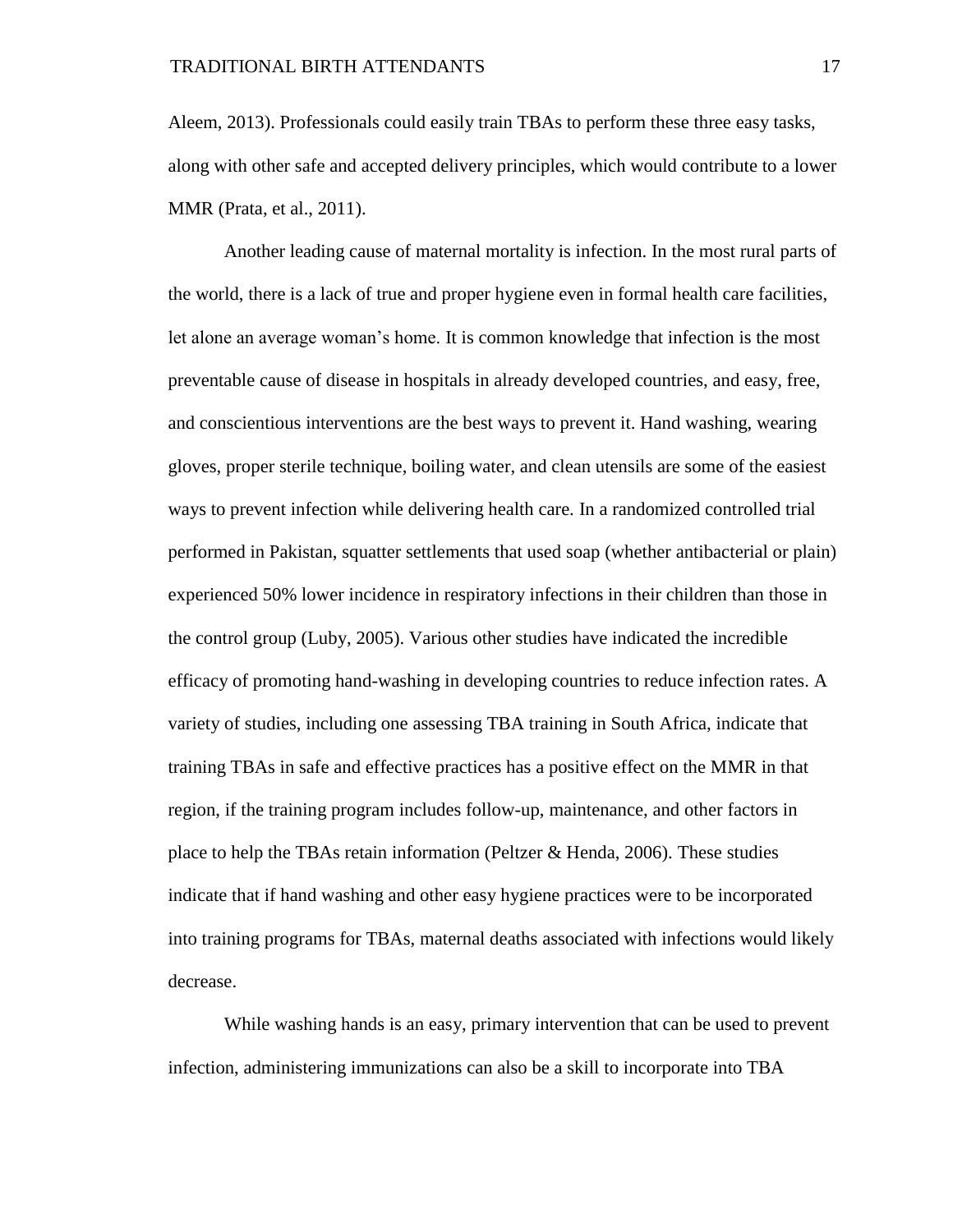training programs. In 1995, 36 TBAs were given prefilled tetanus toxoid injections, or UniJect devices, to administer tetanus immunizations to 2,240 pregnant women in Santa Cruz, Bolivia. The study revealed that this innovative intervention was extremely well accepted by TBAs, as it was easy to use, sterility-guaranteed, and easy to store and transport (Quiroga, et al., 1998). If researchers could come up with other thermostable forms of other vaccines, the efficacy of this community-based intervention could be replicated with other immunizations. This could include that year's influenza vaccine, the Tdap (tetanus, diphtheria, and acellular pertussis) vaccine, and other adult vaccines that would protect the mother and baby from common infections [\(http://www.cdc.gov/vaccines/adults/rec-vac/pregnant.html\)](http://www.cdc.gov/vaccines/adults/rec-vac/pregnant.html). Immunizations have been

proven to give protection against certain diseases that could easily affect anyone, including a pregnant woman.

When primary prevention fails and a woman or child contracts an infection, TBAs can be trained to respond to this situation as well with easy and evidence-based interventions. TBAs could be taught the risk factors, unsafe cultural habits, and other warning signs to avoid, and signs of a developing infection like fever, pain, and any lesions. TBAs could also be trained to refer any patients of whom they feel uncomfortable taking care to the formal health care system. In cases of infection, this would be incredibly important, as a prompt referral will prevent many serious complications, like pelvic inflammatory disorder (PID) in the woman or pneumonia in the child (Mbiydzenyuy, 2012).

In summary, there are many interventions that TBAs could be taught to perform that would aid tremendously in lowering the MMR in underserved areas in Sub-Saharan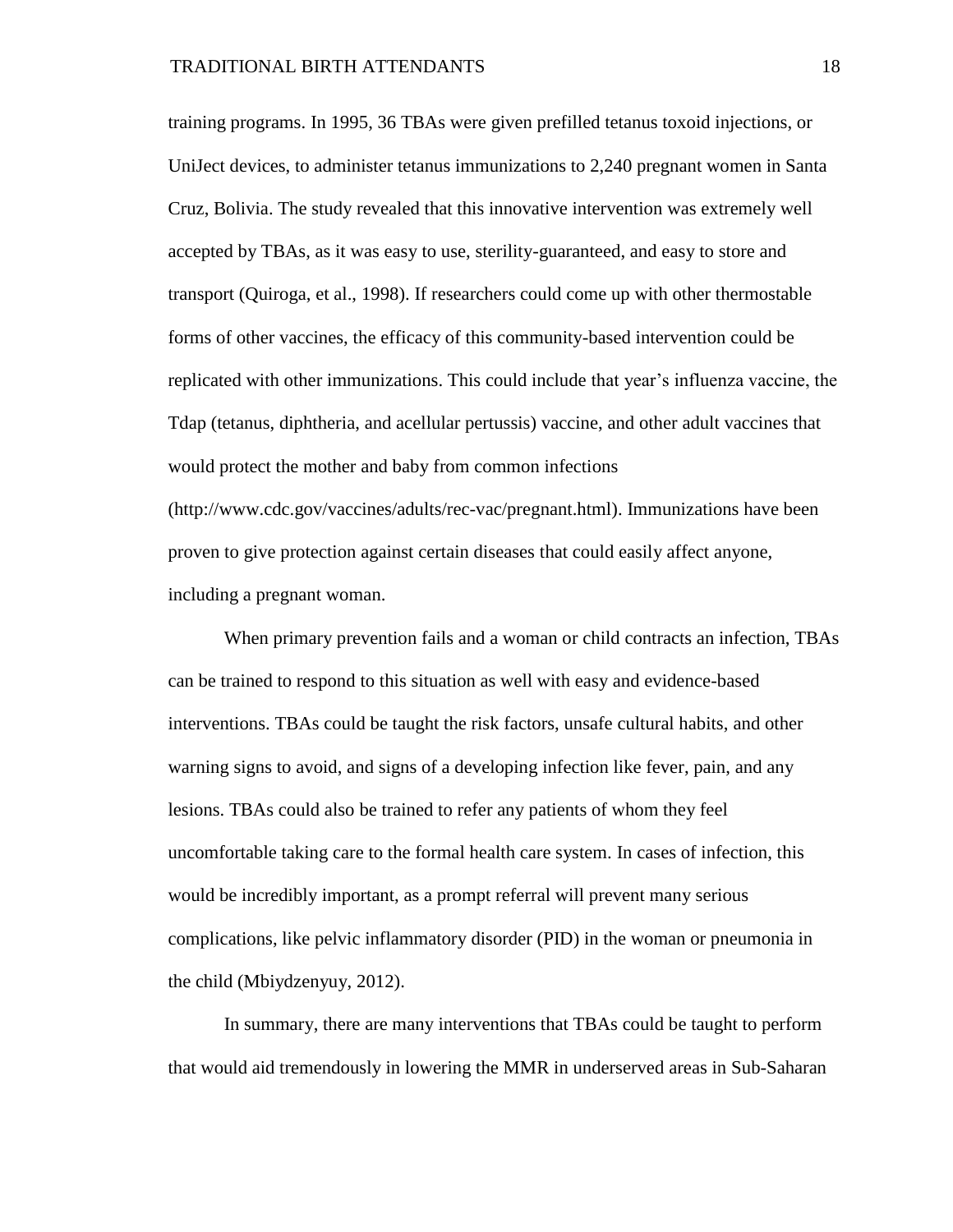Africa. These interventions include, but are certainly not limited to, administering oral misoprostol, staying properly hydrated, massaging the uterus, utilizing proper hygiene in caring for the pregnant woman and newborn, administering vaccines, and being aware of the warning signs of infection. Lastly, another area in which TBAs need to be trained is proper umbilical cord care. In many areas of the world, cultural practices regarding cord care following birth can be harmful to both the mother and the child, as evidenced by multiple studies, including studies performed in Bangladesh, Ethiopia, and Nepal (Alam, et al., 2008; Amare, 2013; Mullany, et al., 2006). By training TBAs to appropriately care for the umbilical cord according to evidence-based practice, this is yet another way in which TBAs could not only help lower the MMR, but also the neonatal mortality rate as well (World Health Organization, 2011).

The three remaining leading causes of maternal mortality rate, pre-eclampsia, delivery complications, and unsafe abortions, represent the second half of what TBAs can offer to reach the fifth point of the Millennium Development Goals. Pre-eclampsia which is characterized by high blood pressure, peripheral edema, and proteinuria—can quickly turn into a medical emergency and is often a reason to induce labor in order to prevent the mother or the baby from developing further complications. Delivery complications often need advanced equipment which can usually only be afforded by the formal health care system. And the best way to avoid unsafe abortions is to avoid unsafe pregnancies through safe and effective family planning. While training programs should offer instruction and teaching on how the TBA herself can properly care for a pregnant woman, the program should also make the TBA capable and comfortable with referring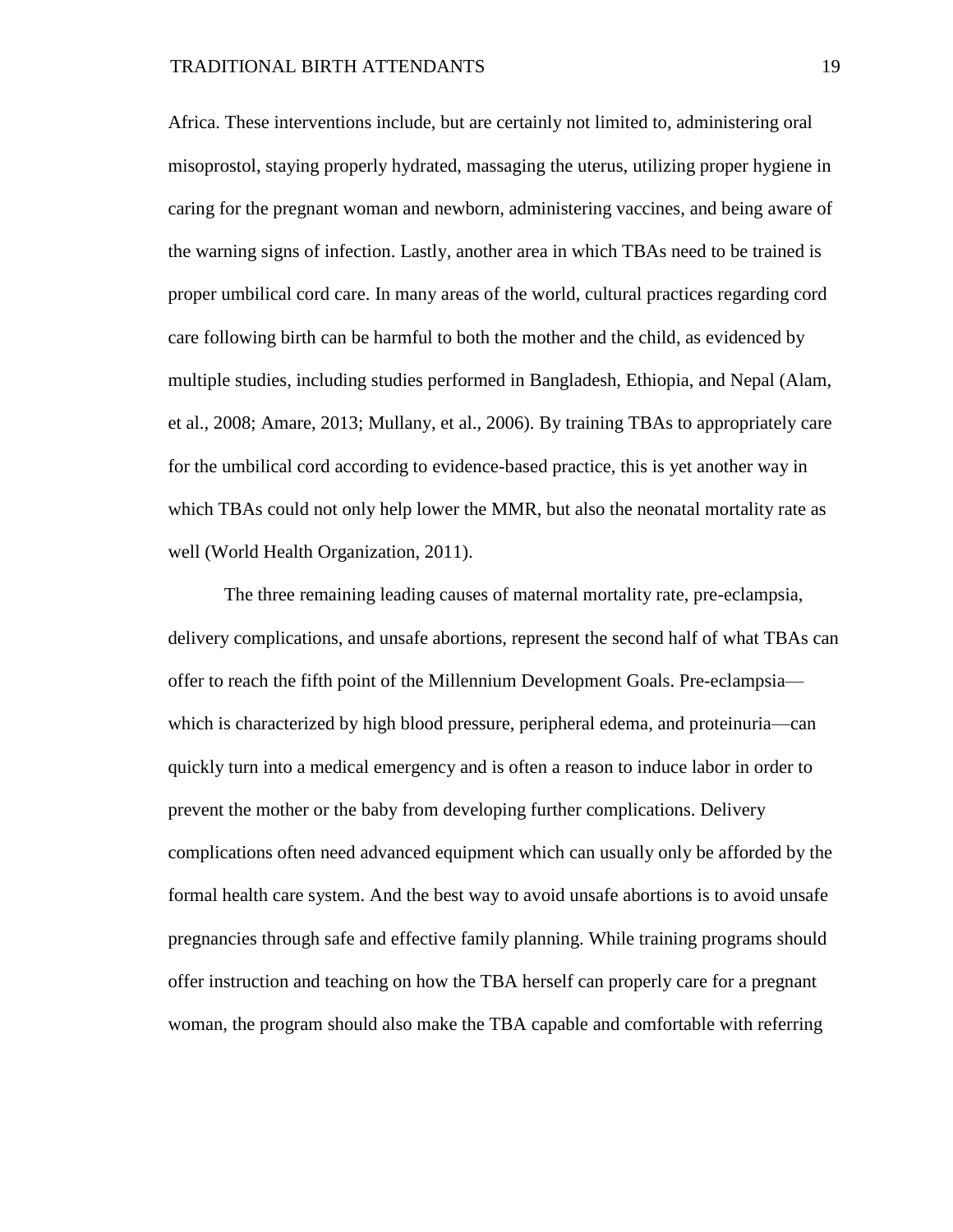complicated pregnancies or situations to the formal health care system when necessary (Sibley  $&$  Sipe, 2006).

### **Traditional Birth Attendants Referrals**

As stated above, TBAs are not only valuable for their potential to deliver easy and safe care to pregnant mothers. TBAs are also an invaluable link for the formal health care system to utilize in reaching the communities who need skilled care the most. During their training, TBAs could be taught to refer any complicated or confusing cases that they may have to the formal health care system, and with their sufficient experience as a birth attendant in the community, will presumably gain enough respect from the community to be heard. For many years, TBAs have served as consultants as soon as a woman becomes pregnant, giving advice garnered from their predecessors' and own experiences in assisting births. They also educate pregnant women on what diet to follow, which taboos to follow and which to avoid, and how to take care of their newborn infant. Most TBAs will also be able to recognize physiologic risk signs during pregnancy, and might try to guess at how to avoid those signs (Kayombo, 2013). TBAs and the care they provide are usually accepted by pregnant women in developing countries, as they are seen as knowledgeable and skilled, but still a familiar part of the community (Mahiti, et al., 2015).

The WHO and other policy makers recognize that TBAs will not go overlooked in health care delivery, and the stakeholders in charge will be forced to utilize these resources already in place if they want to build momentum in lowering the MMR in Sub-Saharan Africa. The WHO states that because TBAs have not been linked to the formal health care system, they failed to deliver safe care to pregnant mothers. Any training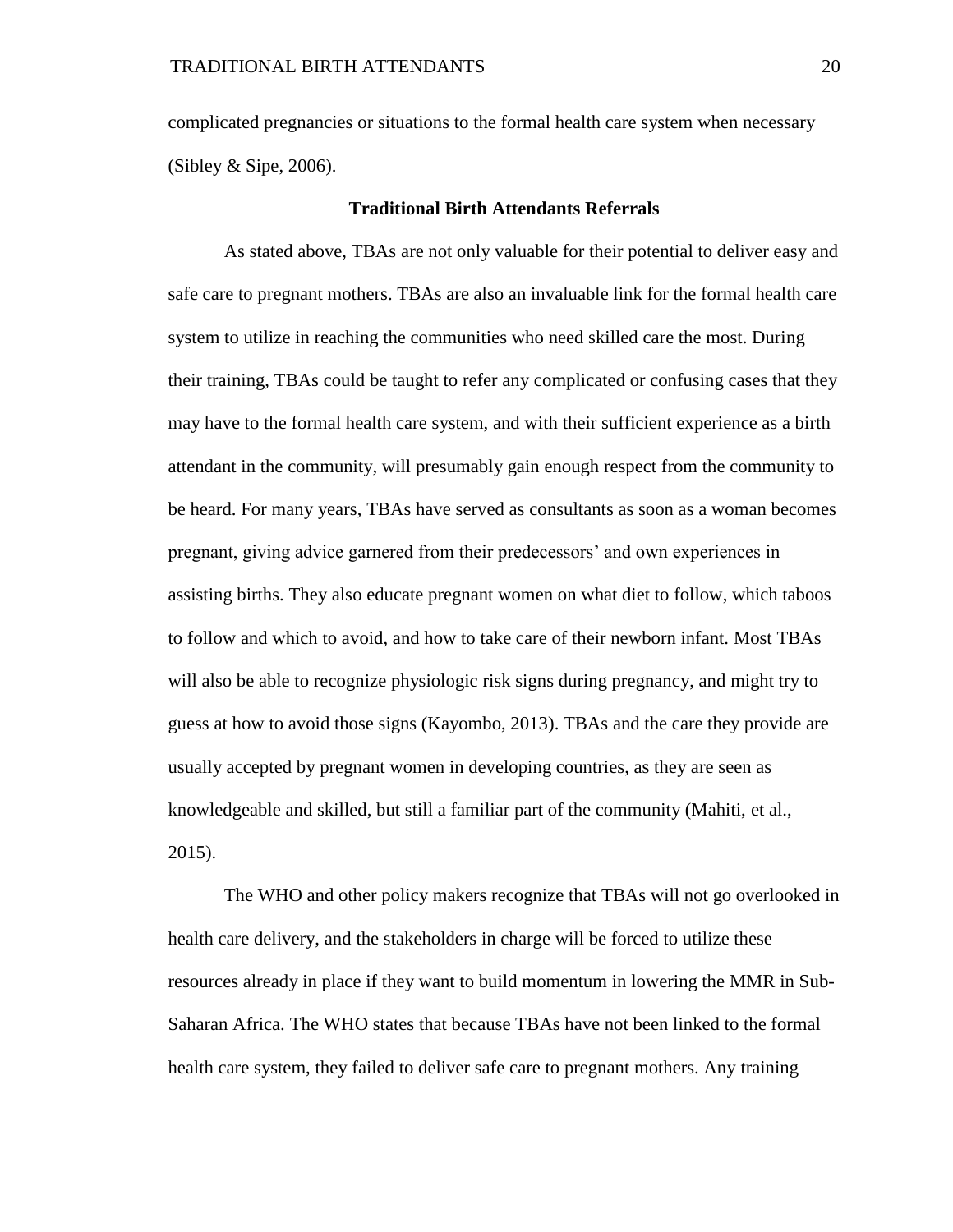programs in the future should have a strong commitment to link the trainee TBAs into a referral system, as this will give them an outlet for updated information, follow-ups, accountability, complicated cases, and resources (World Health Organization, (2004). It has been evidenced that training programs that utilize a follow-up system to make sure that TBAs are conducting safe deliveries according to evidence-based practice are more effective than those that do not offer this service (Sibley  $&$  Sipe, 2006).

As TBA training continues to develop and include both guidance on safe techniques in delivery and also correct referral protocols, the link between the formal health care system and underserved women in the community will be able to grow in coverage and quality. A few countries are already implementing this strategy, including Sierra Leone, where a TBA is paid one pound for every woman brought to the hospital; and Cameroon, where TBAs are given modern communication tools to link them to formal health care providers. Utilizing TBAs as a referral system can be counted on to make a positive impact on the MMR by improving the general education of women, linking women to skilled care, and providing additional resources like money and equipment (Okonofua & Ogu, 2014).

### **Evidence in favor of TBA training**

Research has proven that incorporating training and support of TBAs into strategies aimed at reducing perinatal and maternal mortality reduces perinatal and neonatal deaths (Wilson, et al., 2011). This support, however, is firmly contingent upon the quality of TBA training programs. Some programs last a few days, while some can last up to months, and the best programs offer follow-up training times in which trained professionals can reevaluate and sustain evidence-based practices in TBA care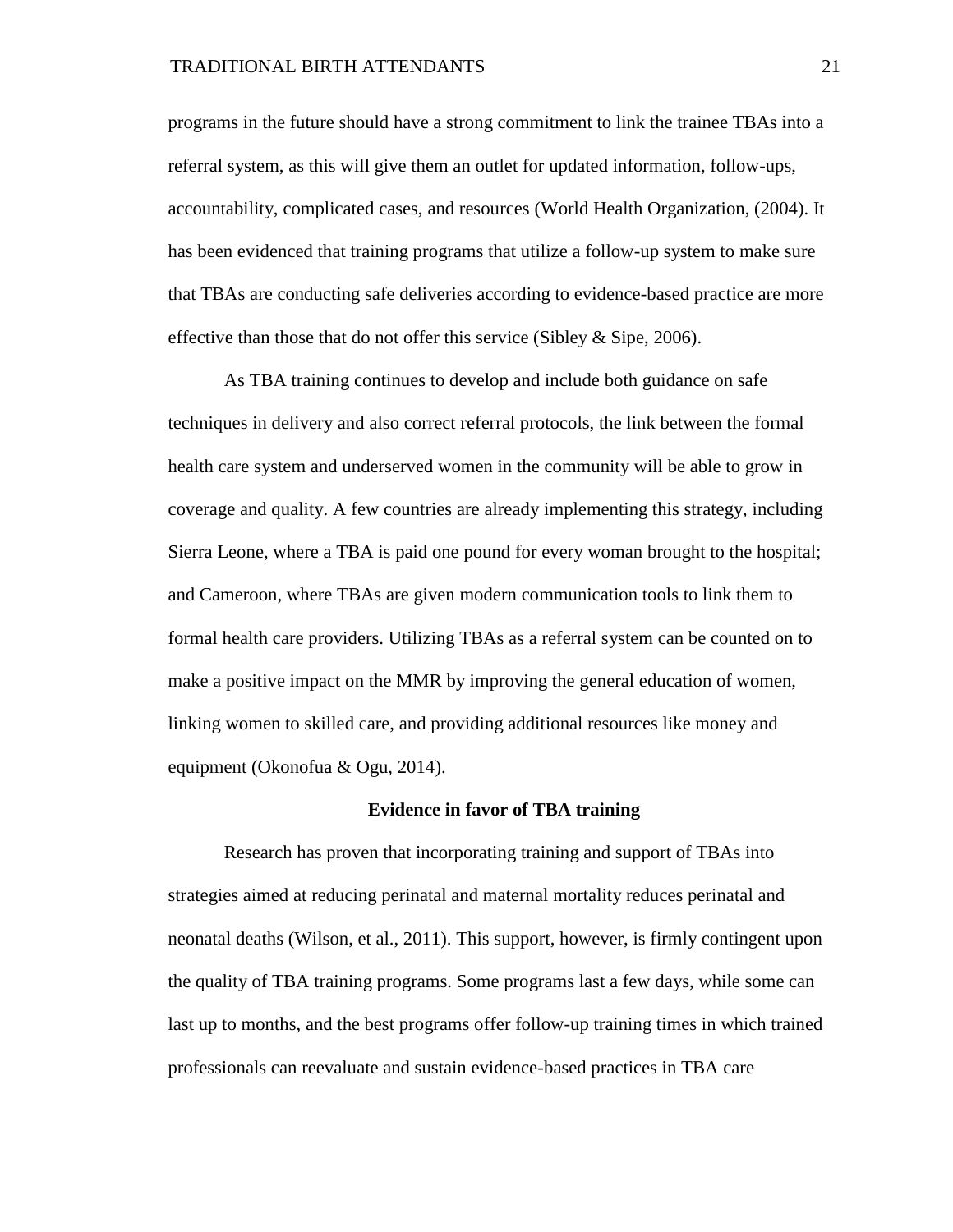(Haarsager, 2008). If policy makers could systemize TBA training programs to focus on key interventions that have proven to be effective under the supervision of a TBA, then the MMR of those regions would predictably decrease. These interventions would include the above-mentioned areas, including proper hygiene, preventing postpartum hemorrhage, safe delivery protocols, and a strong referral system between TBAs and SBAs (Prata, et al., 2011).

These interventions have been proven to make a difference in the quality of TBA training, and thus lowering the MMR. A study conducted in India over one year revealed that both untrained and trained TBAs benefited from the training program, which further supports follow-up sessions in training programs (Satishchandra, et al., 2013).

However, due to many design limitations in studies conducted in the past and the vast complexity of the issue at hand, the literature is still mixed in opinions on whether TBAs make an impact strong enough to support with research claims. Older research indicates a lack of support for TBA utilization, as the TBAs were resistant to change, but newer research indicates that there is a possibility for improving training programs to address this barrier (Satishchandra, et al., 2013). There is subtle evidence that TBA training can be effective, but this effectiveness relies heavily on the quality and duration of each specific training program. Since setting up a clear, standardized formula to how a TBA training program should be orchestrated would take years to formulate, there is a wide variety in the quality of each program that stakeholders have produced (Kamal, 1998). There is actually more empirical evidence to support the claim that TBA training reduces neonatal mortality, rather than maternal mortality, although there is significant data supporting the later as well (Sibley  $\&$  Sipe, 2006). In one study researching the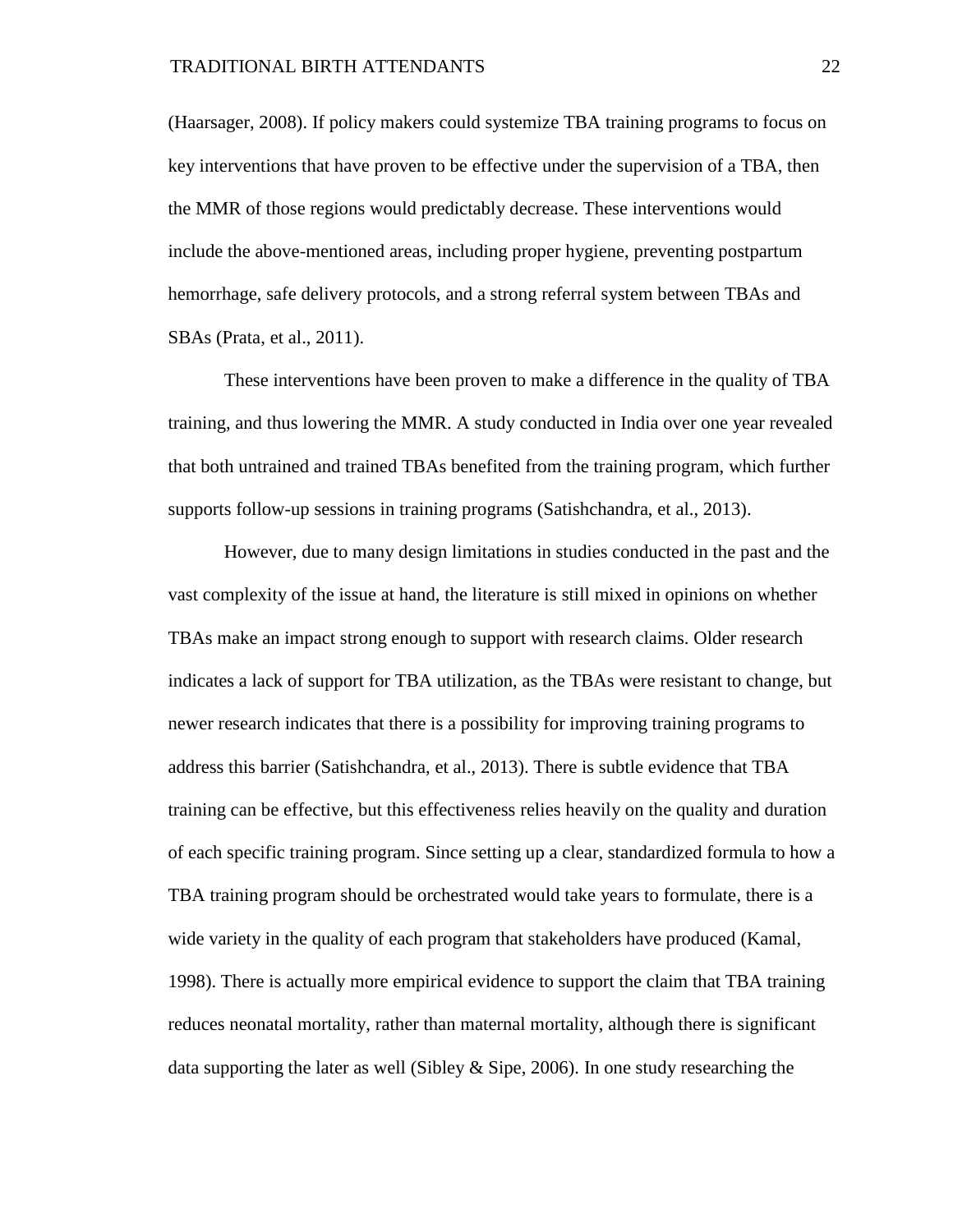impacts of TBA training in Ghana, there was not compelling evidence supporting this intervention, and the researchers recommended being realistic in expectations of the training program's goals (Smith, et al., 2000). However, this claim has now seen 15 years of growth and development in TBA training, and in 2011 another meta-analysis revealed a stronger correlation between increased maternal health and TBA training (Wilson, et al., 2011).

Disputing research results actually supports training TBAs to stand in the gap for underserved regions of the world in which SBA utilization is a daunting and costly task, because it shows the necessity of a changed mindset toward how TBAs will affect the MMR—in a more indirect, sustained, and long-term approach (Prata, et al., 2011). More recent literature reviews do indicate an improvement in TBA training outcomes, including decreases in maternal mortality due to postpartum hemorrhage, and neonatal mortality due to birth asphyxia and pneumonia. An increase in women's use of antenatal care and emergency services has also increased over recent years (Sibley & Sipe, 2006).

#### **Areas of Further Research**

Continuing research in TBA training promises the potential to further refine and establish an accurate job description for TBAs in Sub-Saharan Africa and other underserved populations throughout the world. Many questions are still left unanswered in the realm of global maternal mortality, and many more issues have been standing between reaching Millennium Development Goal 5 and our current situation than what was previously envisioned (United Nations, 2015). However, as more researchers and curious policy makers take the time and effort to really get to know the women suffering the most from an outrageous MMR in Sub-Saharan Africa, stakeholders will have a more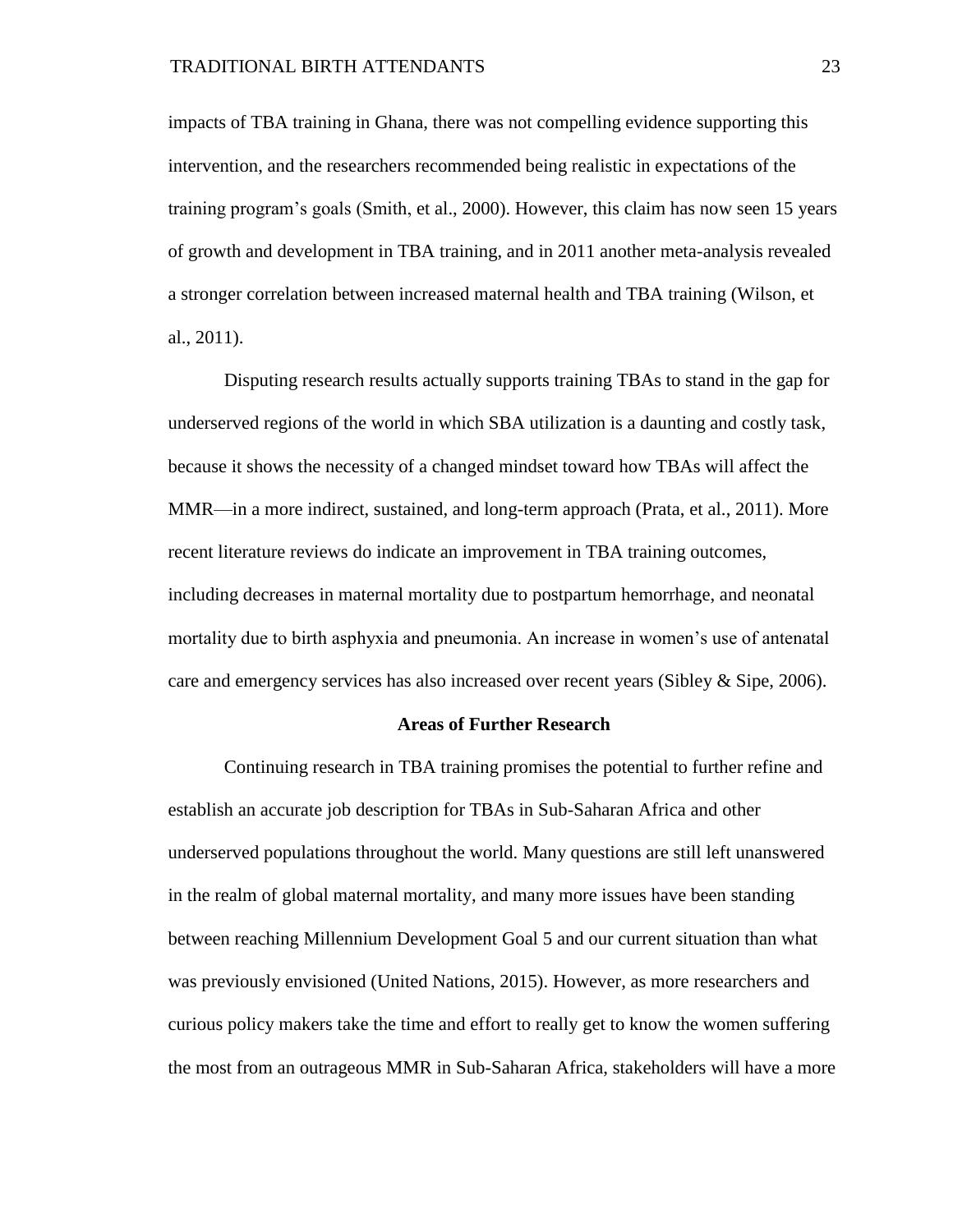realistic picture of the situation. This will then allow more realistic goals for both community-based and formal health care delivery models.

One specific area of further research would include how each specific intervention impacts the MMR of a region, especially in regards to using misoprostol in community-based care to prevent postpartum hemorrhage, as this specific strategy is relatively new. The research would need to be conducted in various areas throughout the world to control variables related to geography and government. Policy makers will assuredly also want to discover the impact of the other interventions as well.

Another area of further investigation and implementation would be to discover the best building blocks for a TBA training program and to institute general guidelines and standards with which program directors can consult. These general guidelines could include recommendations for the duration, placement, and depth of training, as well as any individualized techniques for each region or even each TBA, based on experience and aptitude. Guidelines could also address different variations in cultural taboos or practices that can be modified to follow evidence-based practice. Lastly, these guidelines should be flexible enough to adjust with any updates in best practice or stronger research about specific interventions or techniques.

## **Conclusions**

Traditional birth attendants and all of the conversations that they stimulate in the academic community will continue to be an integral part of saving lives through the Millennium Development Goal 5, whether or not policy makers agree. While research may not clearly indicate that training TBAs is the simplest route toward lowering the MMR, it certainly does indicate that TBAs have an important role in this venture, and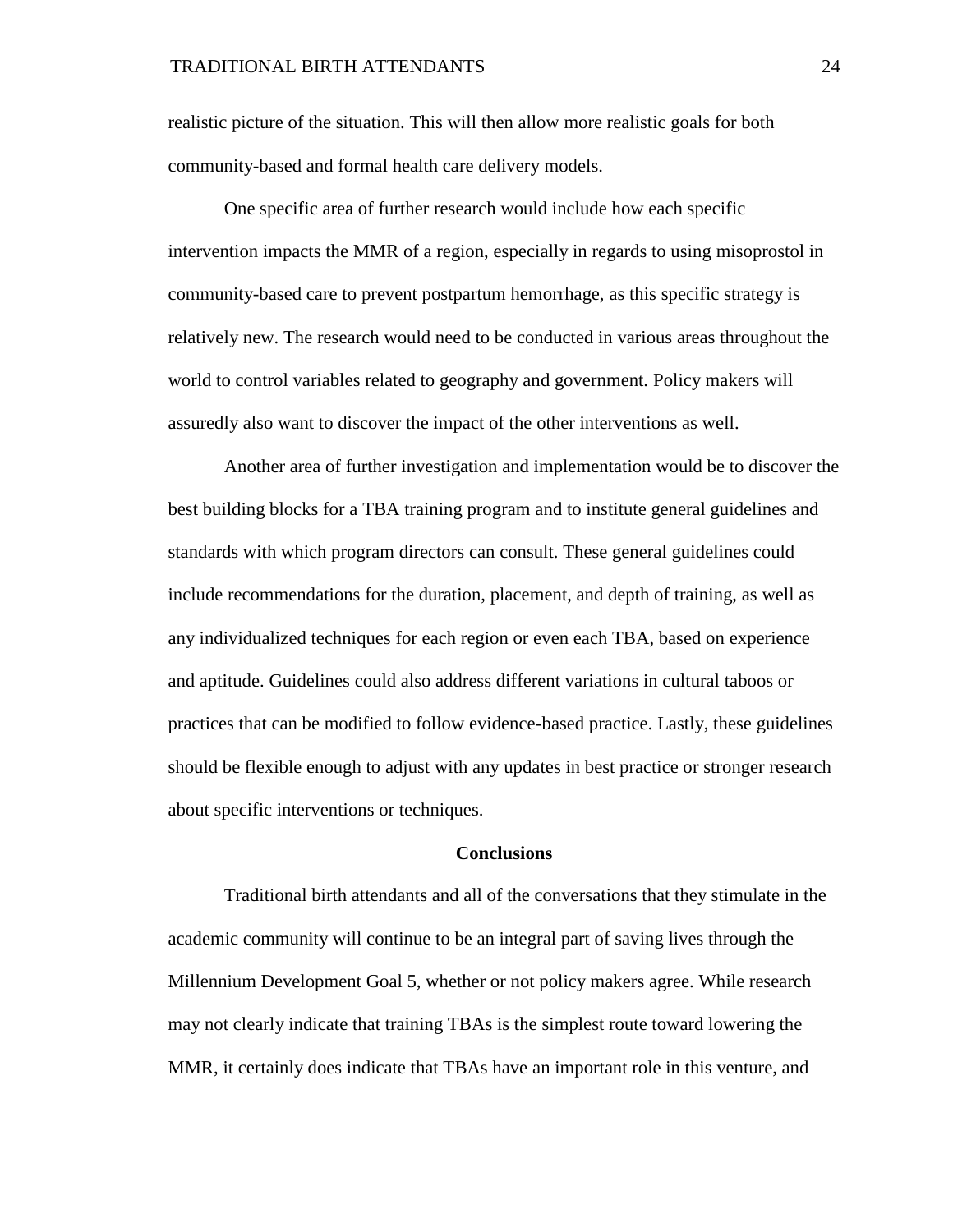that they truly do have something valuable to offer in saving women's and children's lives. The most rural parts of the world, and especially Sub-Saharan Africa, offer a diverse set of obstacles and barriers for which the formal health care system is having a difficult time overcoming. However, the evidence suggests that TBAs can and will be able to provide some relief from this global tragedy, if they can be trained to provide safe and effective care to their patients. As stakeholders continue to unveil the complexity of the issue of lowering the MMR in Sub-Saharan Africa, TBAs will continue to attend and support women in their pregnancies and deliveries, just as they always have done. Will policy makers realize that training TBAs in evidence-based practice in the most rural parts of the world is a key intervention to lowering the MMR? Only time will tell.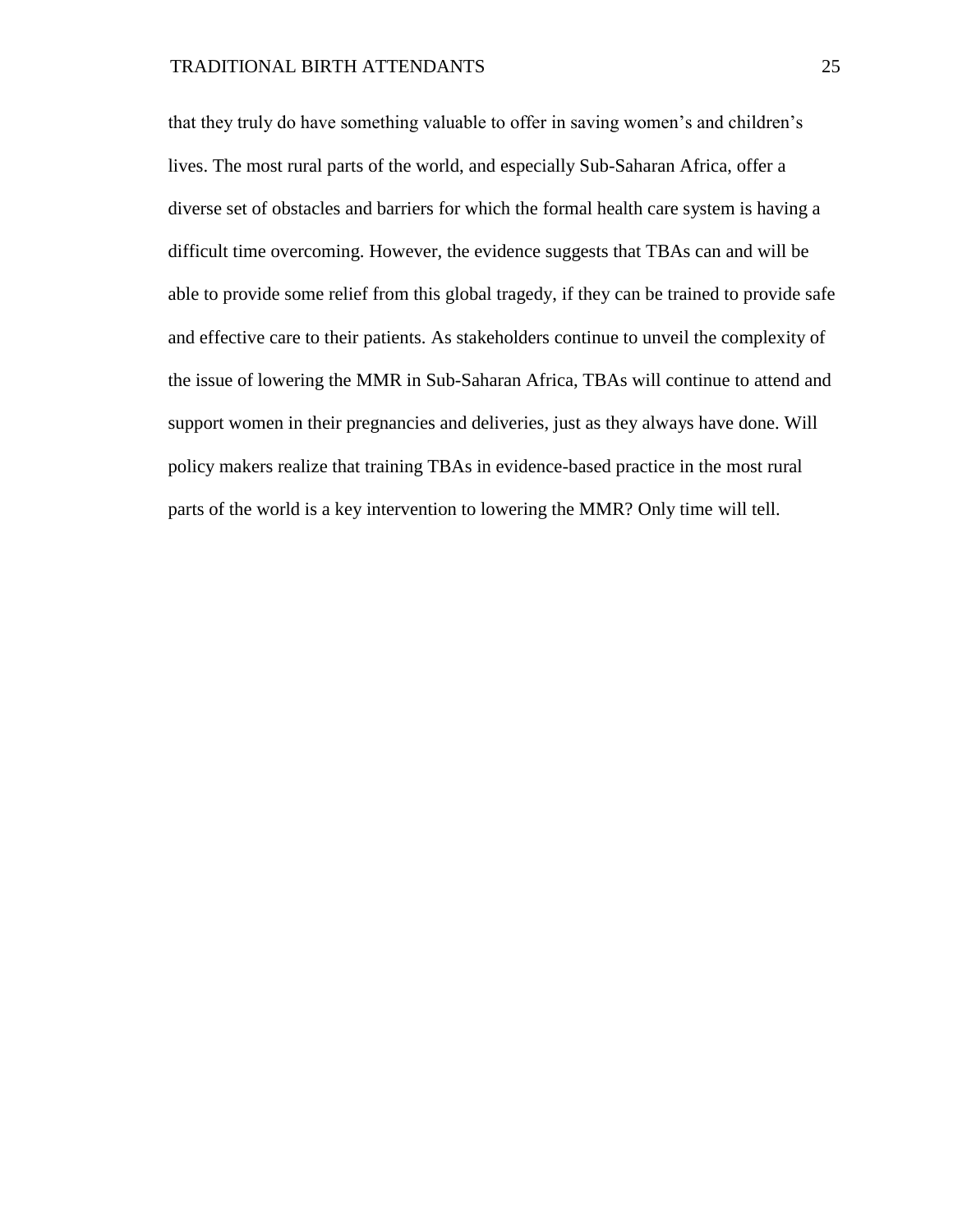# References

- Alam, M., Ali, N., Sultana, L., Mullany, K., Teela, & Khan, N. (2008). Newborn umbilical cord and skin care in Sylhet District, Bangladesh: Implications for the promotion of umbilical cord cleansing with topical chlorhexidine. *Journal of Perinatology, 28*(2), 61. Retrieved from http://go.galegroup.com.ezproxy.liberty.edu:2048/ps/i.do?p=AONE&u=vic\_libert y&id=GALE|A190851207&v=2.1&it=r&sid=summon&userGroup=vic\_liberty
- Amare, Y. (2013). Umbilical cord care in Ethiopia and implications for behavioral change: A qualitative study. *BMC International Health and Human Rights, 14*(12). doi: 10.1186/1472-698X-14-12
- Ana, J. & Harrison, K. (2011). Are traditional birth attendants good for improving maternal and perinatal health? *British Medical Journal 342*(7811), 1340-1341. Retrieved from http://www.jstor.org/stable/23050022
- Derman, R., Kodkany, B., Goudar, S., Geller, S., Naik, V., Bellad, M., … Moss, N. (2006). Oral misoprostol in preventing postpartum hemorrhage in resource-poor communities: A randomised controlled trial. *Lancet, 368* (9543), 1248-1253. Retrieved from http://www.ncbi.nlm.nih.gov/pubmed/17027730
- Gerein, N., Green, A., & Pearson, S. (2006). The implications of shortages of health professionals for maternal health in Sub-Saharan Africa. *Journal of Reproductive Health and Medicine, 14*(27), 40-50. doi: http://dx.doi.org/10.1016/S0968- 8080(06)27225-2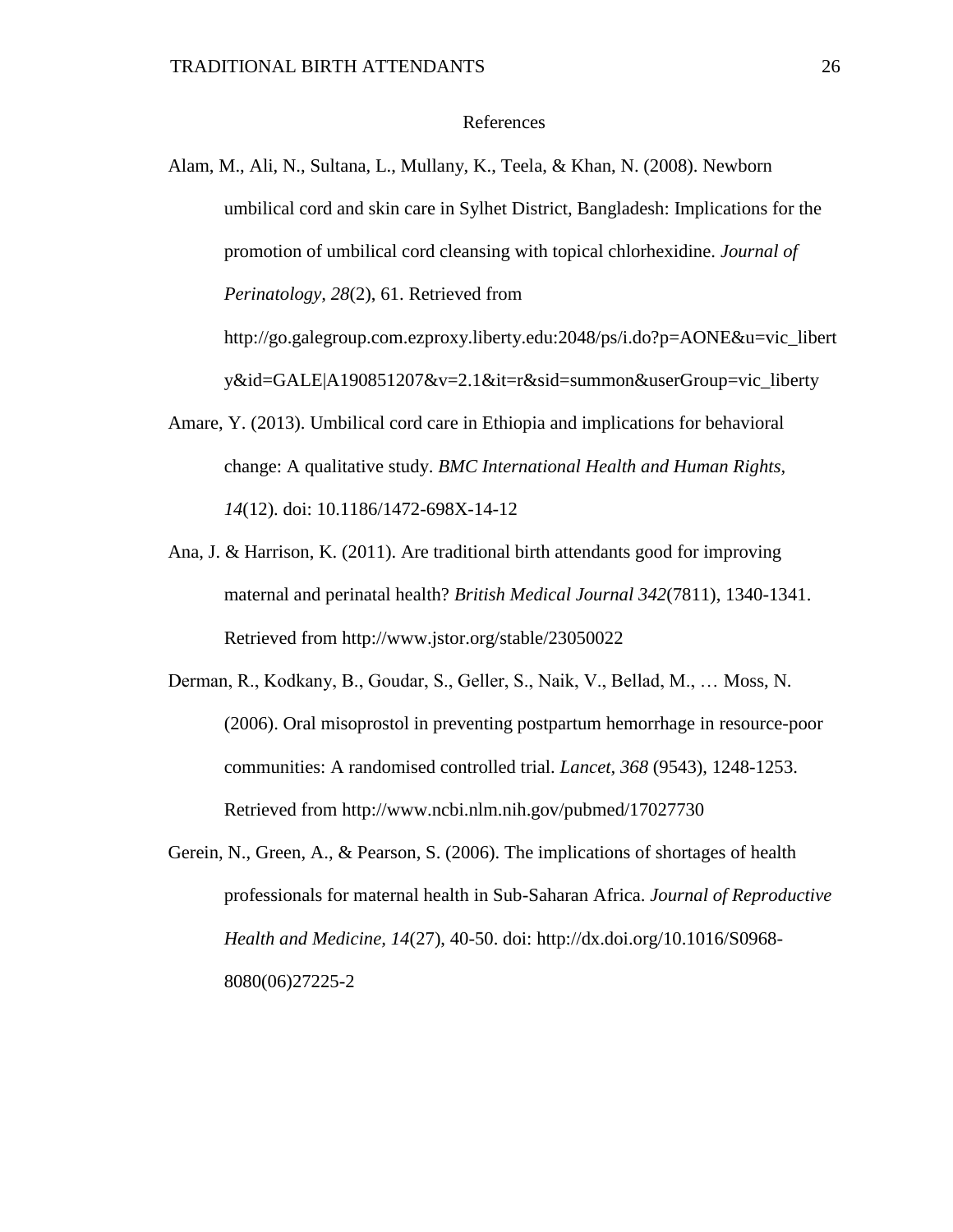Haarsager, M. (2008). Training traditional birth attendants in Southern Sudan. *Creative Nursing, 14*(4), 178-181. Retrieved from

http://search.proquest.com/docview/222747164?pq-origsite=summon

Hofmeyr, G., Abdel-Aleem, H., & Abdel-Aleem, M. (2013). Uterine massage for preventing postpartum haemorrhage. The *Cochrane Library.* doi: 10.1002/14651858.CD006431.pub3

Joshua Project (2016). Retrieved from [http://joshuaproject.net/help/definitions.](http://joshuaproject.net/help/definitions)

- Kamal, I. (1998). The traditional birth attendant: A reality and a challenge. *International Journal of Gynecology & Obstetrics, 63*(1), S43-S52. doi:10.1016/S0020- 7292(98)00183-0
- Kayombo, E. (2013). Impact of training traditional birth attendants on maternal mortality and morbidity in Sub-Saharan African countries. *Tanzania Journal of Health Research, 15*(2). doi: http://dx.doi.org/10.4314/thrb.v15i2.7

Luby, S. (2005). Infection control: Hand washing lowers risk of diarrhea and respiratory tract infections. *Science Letter, 969.* Retrieved from http://search.proquest.com.ezproxy.liberty.edu:2048/docview/209221912?pqorigsite=summon

- Mahiti, G., Kiwara, A., Mbekenga, C., Hurtig, A., & Goicolea, I. (2015). "We have been working overnight without sleeping": Traditional birth attendants' practices and perceptions of post-partum care services in rural Tanzania. *BMC Pregnancy and Childbirth, 15*(8). doi: 10.1186/s12884-015-0445-z
- Mbiydzenyuy, N. (2012 December). Traditional birth attendants: Filling the blank space in rural Cameroon. *Maternal and Child Aid Cameroon*. Retrieved from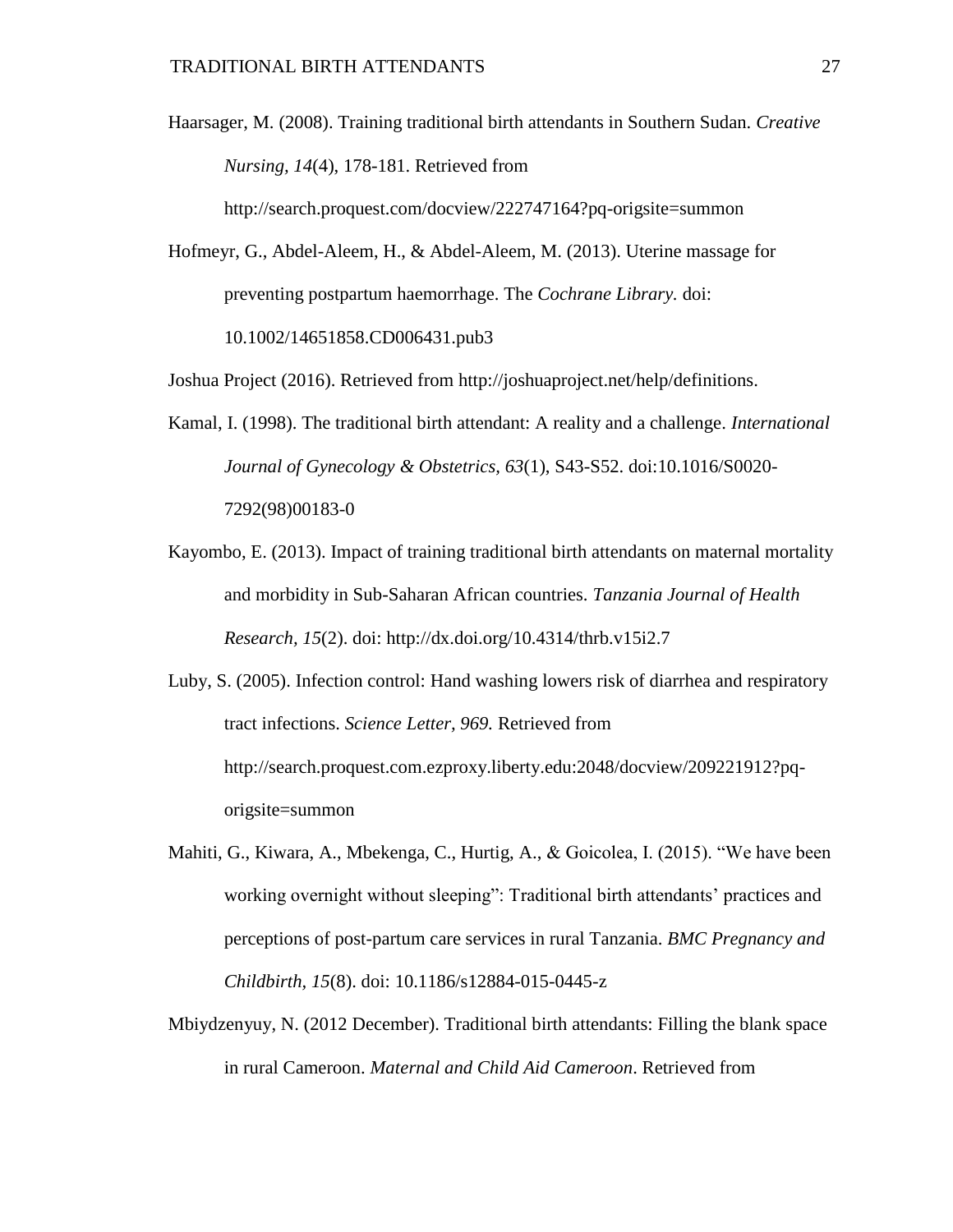http://amplifyyourvoice.org/u/elngala/2012/12/11/traditional-birth-attendantsfilling-the-blank-space-in-rural-cameroon/

- Mullany, L., Darmstadt, G., Katz, J., Khatry, S., LeClerq, S., Adhikari, R., & Tielsch, J. (2006). Risk factors for umbilical cord infection among newborns of Southern Nepal. *American Journal of Epidemiology, 165*(2), 203-211. doi: 10.1093/aje/kwj356
- Okonofua, F. & Ogu, R. (2014). Traditional versus birth attendants in provision of maternity care: Call for paradigm shift. *African Journal of Reproductive Health, 18*(1), 11-15
- Pathmanathan, I., Liljestrand, J., Martins, J., Rajapaksa, L., Lissner, C., Silva, A., … & Singh, P. (2003). Investing in maternal health: Learning from Malaysia and Sri Lanka. *Human Development Network.* Retrieved from http://siteresources.worldbank.org/INTPRH/Resources/376374- 1278599377733/InvestinginMaternalHealthLearningfromMalaysiaandSriLanka.p df
- Peltzer, K. & Henda, N. (2006). Traditional birth attendants, HIV/AIDS and safe delivery in the Eastern Cape, South Africa—evaluation of a training programme. *South Africa Journal of Gynecology, 12*(3), 140-145
- Prata, N., Passano, P., Rowen, T., Bell; S., Walsh, J., & Potts M. (2011). Where there are (few) skilled birth attendants. *Journal of Health Population and Nutrition, 29*(2), 81-91
- Quiroga, R., Halkyer, P., Gil, F., Nelson, C., & Kristensen, D. (1998). A prefilled injection device for outreach tetanus immunization by Bolivian traditional birth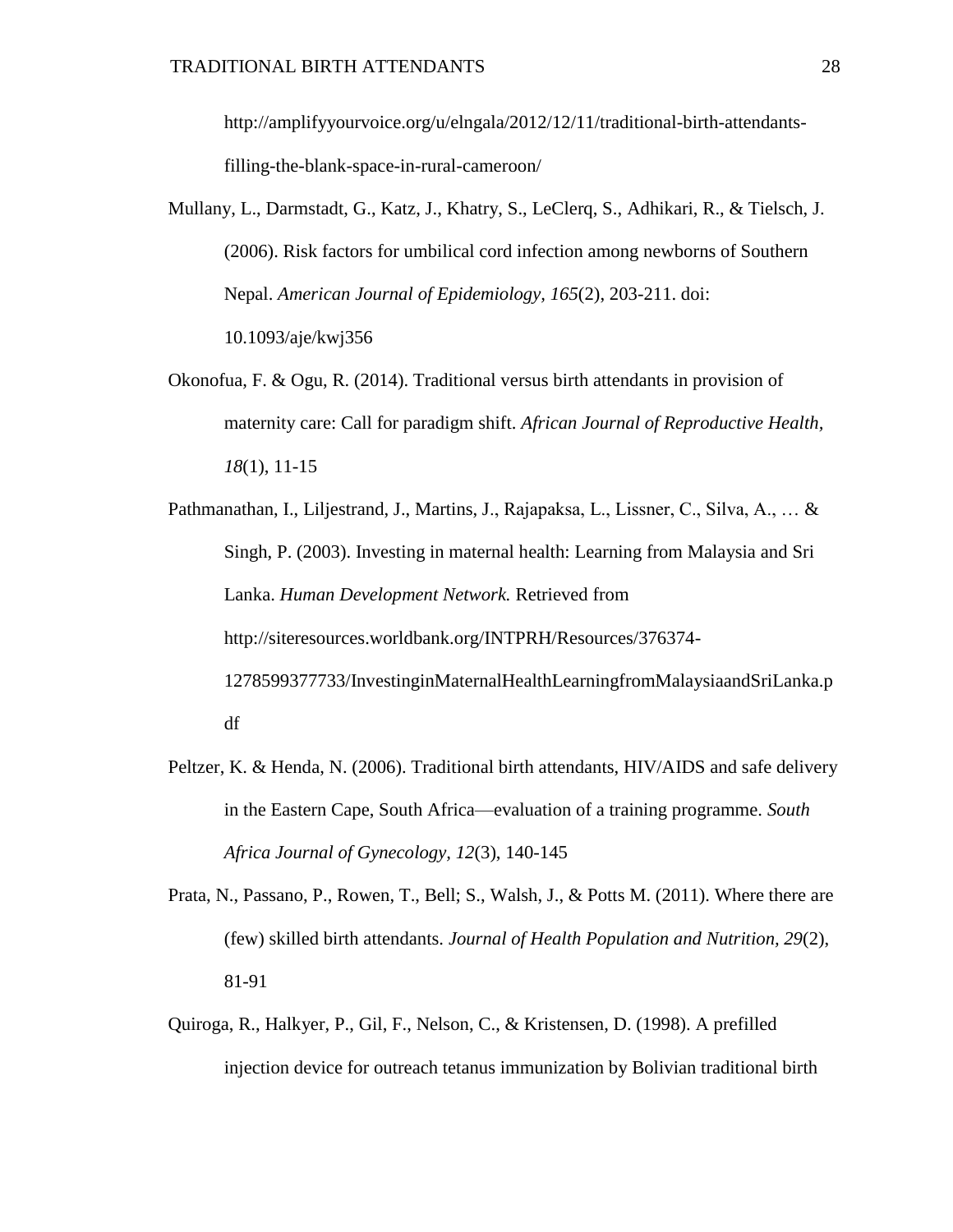attendants. *Revista Panamericana de Salud Publica, 4*(1). Retrieved from http://www.scielosp.org/scielo.php?script=sci\_arttext&pid=S1020- 49891998000700004

- Saravanan, S., Turrell, G., Johnson, H., Fraser, J., & Patterson, C. (2011). Traditional birth attendant training and local birthing practices in India. *Evaluation and Program Planning, 34*(3), 254-265. doi: 10.1016/j.evalprogplan.2011.02.012
- Satishchandra, D., Naik, V., Wantamutte, A., Mallapur M., & Sangolli H. (2013). Impact of training of traditional birth attendants on maternal health care: A communitybased study. *Journal of Obstetrics & Gynecology of India, 63*(6), 383-387. doi: 10.1007/s13224-013-0457-4
- Sibley, L., & Sipe, T. (2006). Transition to Skilled Birth Attendance: Is there a future role for trained Traditional Birth Attendants? *Journal of Health, Population and Nutrition, suppl. Special Issue on Reproductive and Newborn Health, 24*(4), 472- 478
- Smith, J., Coleman, N., Fortney, J., Johnson, J., Blumhagen, D., & Grey, T. (2000). The impact of traditional birth attendant training on delivery complications in Ghana. *Health Policy Plan, 15*(3), 326-331. doi: 10.1093/heapol/15.3.326
- Smith, J. & Ramus, R. (2014 September). Postpartum hemorrhage. *Medscape*. Retrieved from http://emedicine.medscape.com/article/275038-overview
- United Nations. (2016). Millennium goals. Retrieved from http://www.un.org/millenniumgoals/
- Wilson, A., Gallos, I., Plana, N., Lissauer, D., Khan, K., Zamora, J., … & Coomarasamy, A. (2011). Effectiveness of strategies incorporating training and support of